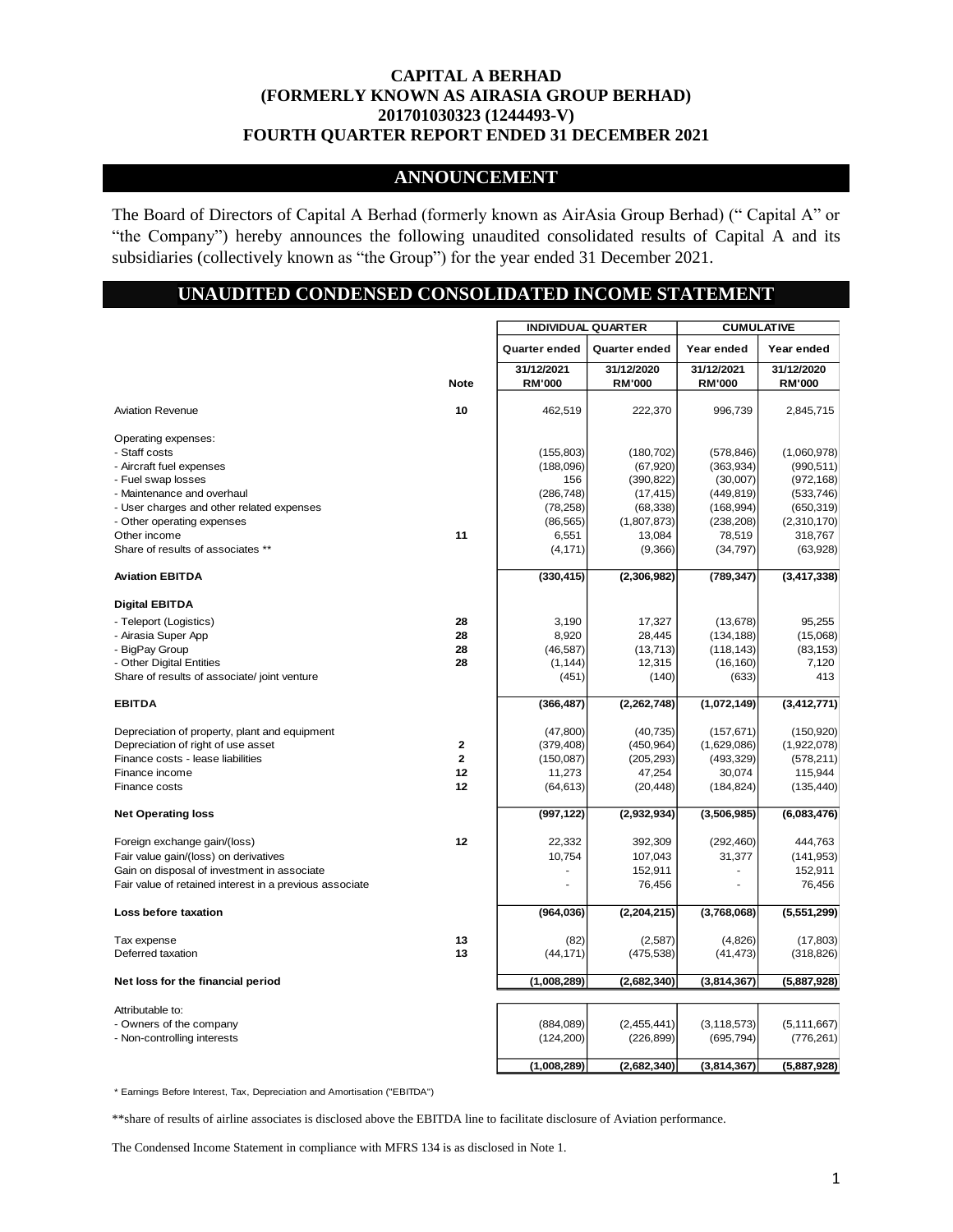# **UNAUDITED CONDENSED CONSOLIDATED STATEMENT OF COMPREHENSIVE INCOME**

|                                                               | <b>INDIVIDUAL QUARTER</b>   |                             | <b>CUMULATIVE</b>           |                             |
|---------------------------------------------------------------|-----------------------------|-----------------------------|-----------------------------|-----------------------------|
|                                                               | Quarter ended               | Quarter ended               | Year ended                  | Year ended                  |
|                                                               | 31/12/2021<br><b>RM'000</b> | 31/12/2020<br><b>RM'000</b> | 31/12/2021<br><b>RM'000</b> | 31/12/2020<br><b>RM'000</b> |
| Net loss for the financial period                             | (1,008,289)                 | (2,682,340)                 | (3,814,367)                 | (5,887,928)                 |
| Other comprehensive income/(loss)                             |                             |                             |                             |                             |
| Remeasurement loss on employee benefits liability, net of tax | 2,453                       | (8,052)                     | 17,660                      | (19, 591)                   |
| Fair value reserve                                            | (11, 566)                   | 40,193                      | 102,805                     | (209, 274)                  |
| Cash flow hedges                                              |                             | 393,838                     | 35,609                      | (142, 574)                  |
| Foreign currency translation differences                      | 623,521                     | (336, 750)                  | 424,951                     | (221, 167)                  |
| <b>Total comprehensive loss</b>                               | (393, 881)                  | (2,593,111)                 | (3,233,342)                 | (6,480,534)                 |
| Total comprehensive income attributable to:                   |                             |                             |                             |                             |
| Owners of the Company                                         | (4,721)                     | (2,534,937)                 | (2,538,988)                 | (5,712,617)                 |
| Non-controlling interests                                     | (389, 160)                  | (58, 174)                   | (694, 354)                  | (767,917)                   |
|                                                               | (393, 881)                  | (2,593,111)                 | (3,233,342)                 | (6,480,534)                 |

The condensed consolidated income statement and consolidated statement of comprehensive income should be read in conjunction with the audited financial statements for the financial year ended 31 December 2020 and the accompanying explanatory notes attached to the interim financial statements.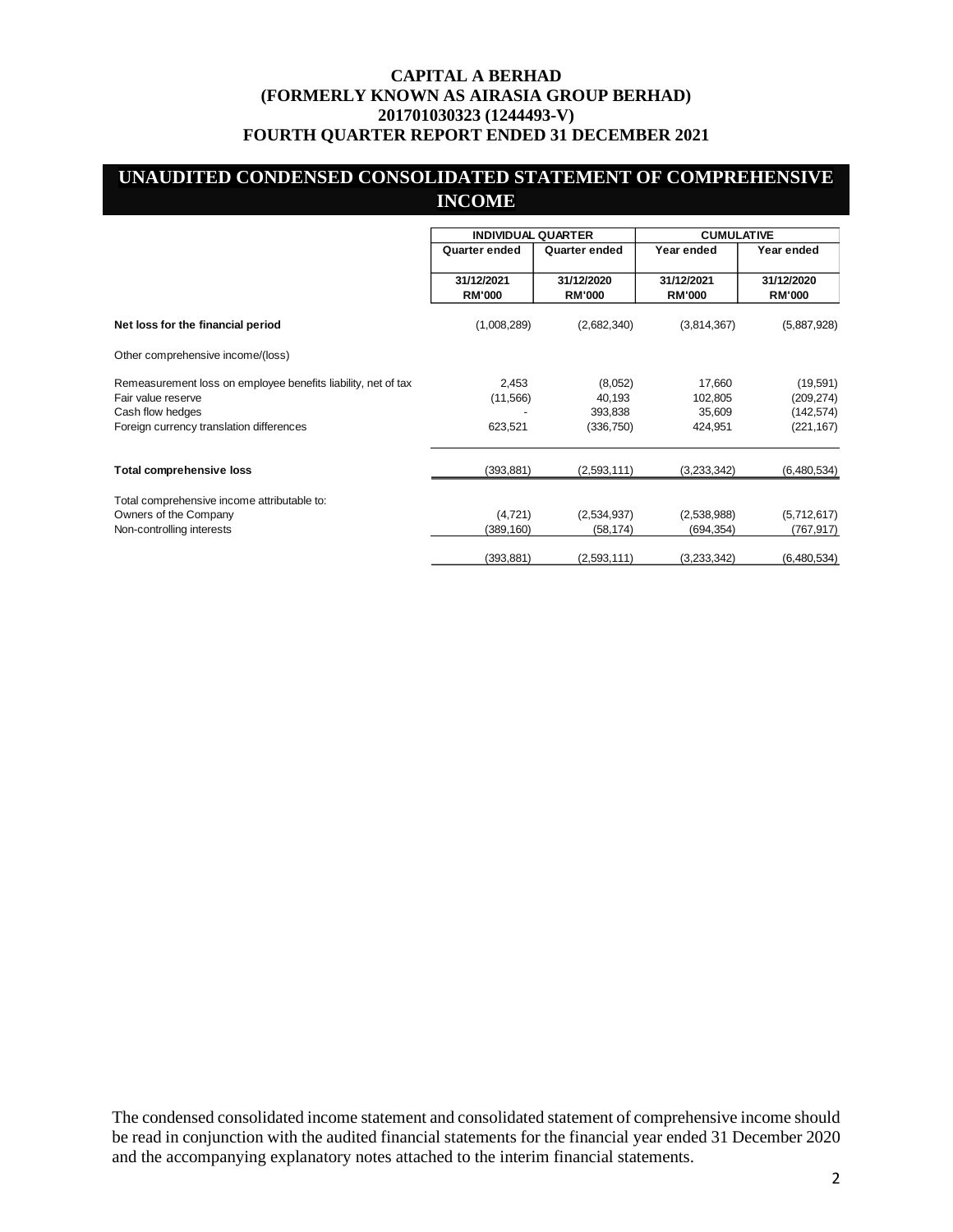# **UNAUDITED CONDENSED CONSOLIDATED STATEMENT OF FINANCIAL POSITION**

|                                                       | AS AT                       | AS AT                       |
|-------------------------------------------------------|-----------------------------|-----------------------------|
| <b>Note</b>                                           | 31/12/2021<br><b>RM'000</b> | 31/12/2020<br><b>RM'000</b> |
| <b>NON CURRENT ASSETS</b>                             |                             |                             |
| 14<br>Property, plant and equipment                   | 759,868                     | 1,085,639                   |
| Right of use assets<br>21                             | 9,530,116                   | 9,444,946                   |
| Finance lease receivables<br>21                       | 312,817                     | 505,499                     |
| 16<br>Investment in associates                        | 1,033,020                   | 482,754                     |
| Investment in joint venture                           | 878                         | 1,332                       |
| 15<br><b>Investment securities</b>                    | 243,321                     | 472,719                     |
| Intangible assets                                     | 794,015                     | 640,553                     |
| Deferred tax assets                                   | 722,677                     | 774,155                     |
| 17<br>Receivables and prepayments                     | 3,341,267                   | 3,106,941                   |
| Deposits on aircraft purchase                         | 610,489                     | 590,179                     |
| Derivative financial instruments<br>23                | 165,397                     |                             |
|                                                       | 17,513,865                  | 17,104,717                  |
| <b>CURRENT ASSETS</b>                                 |                             |                             |
| Inventories                                           | 153,600                     | 141,421                     |
| 17<br>Receivables and prepayments                     | 710,228                     | 903,294                     |
| Finance lease receivables<br>22                       | 278,839                     | 432,666                     |
| Amounts due from associates                           | 51,218                      | 360,385                     |
| Amounts due from related parties                      | 47,003                      | 107,047                     |
| 23<br>Derivative financial instruments                |                             | 77,808                      |
| Tax recoverable                                       | 5,408                       | 3,442                       |
| Deposits, bank and cash balances                      | 1,255,512                   | 533,278                     |
|                                                       | 2,501,808                   | 2,559,341                   |
| <b>CURRENT LIABILITIES</b>                            |                             |                             |
| 18<br>Trade and other payables                        | 1,874,217                   | 2,307,125                   |
| 19<br>Aircraft maintenance provisions and liabilities | 1,106,037                   | 711,764                     |
| Sales in advance                                      | 838,819                     | 933,376                     |
| Amounts due to associates                             | 25,354                      | 35,907                      |
| Amounts due to related parties                        | 13,592                      | 49,923                      |
| <b>Borrowings</b><br>20                               | 887,228                     | 1,016,312                   |
| Lease liabilities<br>21                               | 4,267,630                   | 3,247,138                   |
| Derivative financial instruments<br>22                |                             | 134,655                     |
| Provision of taxation                                 | 21,831                      | 25,629                      |
|                                                       | 9,034,708                   | 8,461,829                   |
|                                                       |                             |                             |
| <b>NET CURRENT LIABILITIES</b>                        | (6, 532, 900)               | (5,902,488)                 |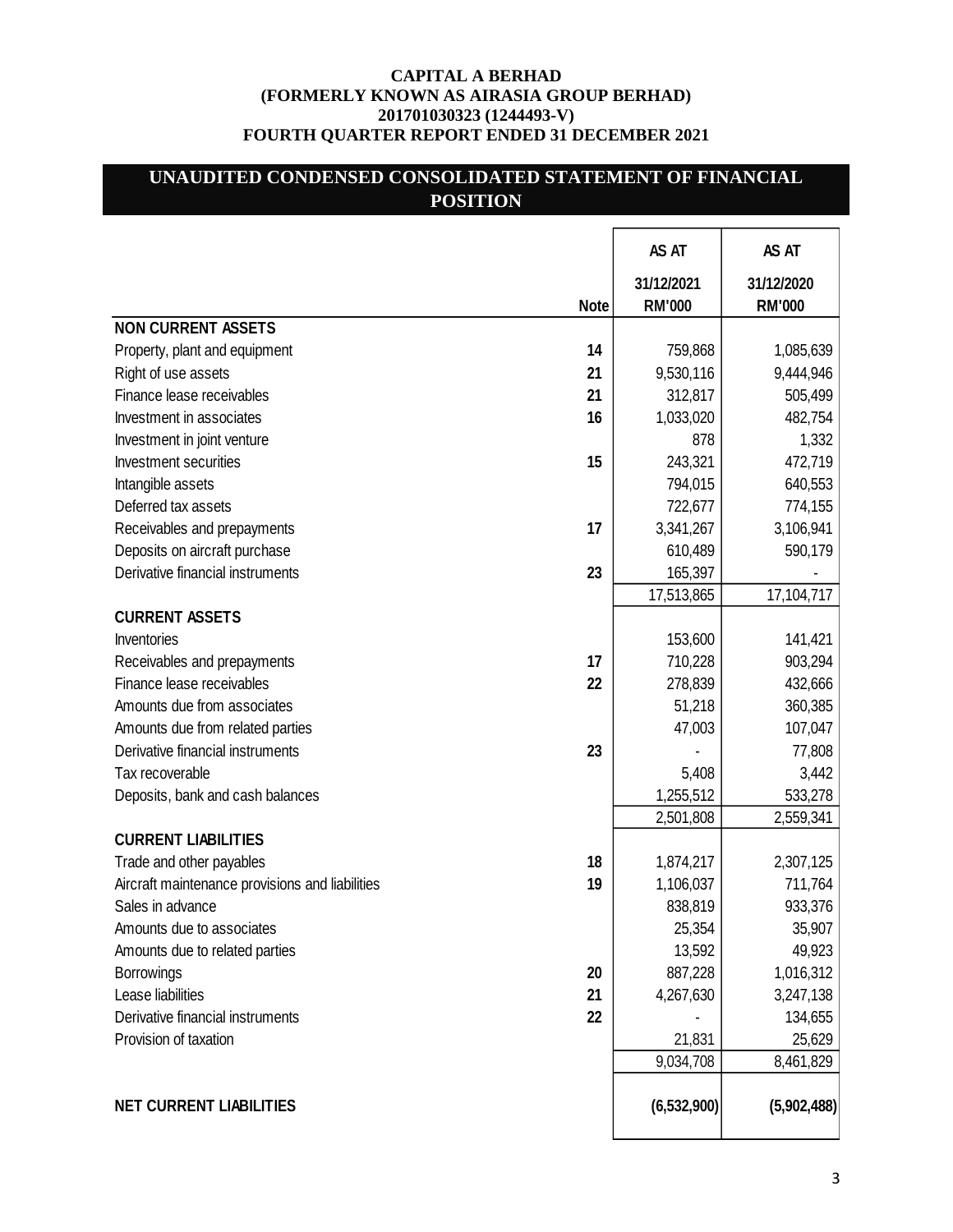# **UNAUDITED CONDENSED CONSOLIDATED STATEMENT OF FINANCIAL POSITION**

|                                                 |             | AS AT                       | AS AT                       |
|-------------------------------------------------|-------------|-----------------------------|-----------------------------|
|                                                 | <b>Note</b> | 31/12/2021<br><b>RM'000</b> | 31/12/2020<br><b>RM'000</b> |
| <b>NON CURRENT LIABILITIES</b>                  |             |                             |                             |
| Trade and other payables                        | 18          | 292,691                     | 273,455                     |
| Aircraft maintenance provisions and liabilities | 19          | 4,943,870                   | 4,857,292                   |
| <b>Borrowings</b>                               | 20          | 1,481,688                   | 272,557                     |
| Lease liabilities                               | 21          | 10,091,247                  | 9,188,102                   |
| Deferred tax liabilities                        |             | 40,607                      | 18,132                      |
| Derivative financial instruments                | 22          | 32,785                      | 64,818                      |
| Provision for retirement benefits               |             | 86,740                      | 97,667                      |
|                                                 |             | 16,969,628                  | 14,772,023                  |
|                                                 |             |                             |                             |
|                                                 |             | (5,988,663)                 | (3, 569, 794)               |
|                                                 |             |                             |                             |
| <b>CAPITAL AND RESERVES</b>                     |             |                             |                             |
| Share capital                                   |             | 8,462,770                   | 8,023,268                   |
| Merger deficit                                  |             | (5,507,594)                 | (5,507,594)                 |
| Other reserves                                  |             | 210,176                     | (225, 368)                  |
| Foreign exchange reserve                        |             | 370,252                     | (57, 378)                   |
| Retained earnings                               |             | (6,647,266)                 | (3, 447, 215)               |
|                                                 |             | (3, 111, 662)               | (1,214,287)                 |
| Non-controlling interests                       |             | (2,877,001)                 | (2,355,507)                 |
| Total equity                                    |             | (5,988,663)                 | (3, 569, 794)               |
| Net assets per share attributable to ordinary   |             |                             |                             |
| equity holders of the Company (RM)              |             | (0.80)                      | (0.36)                      |

The condensed consolidated statement of financial position should be read in conjunction with the audited financial statements for the financial year ended 31 December 2020 and the accompanying explanatory notes attached to the interim financial statements.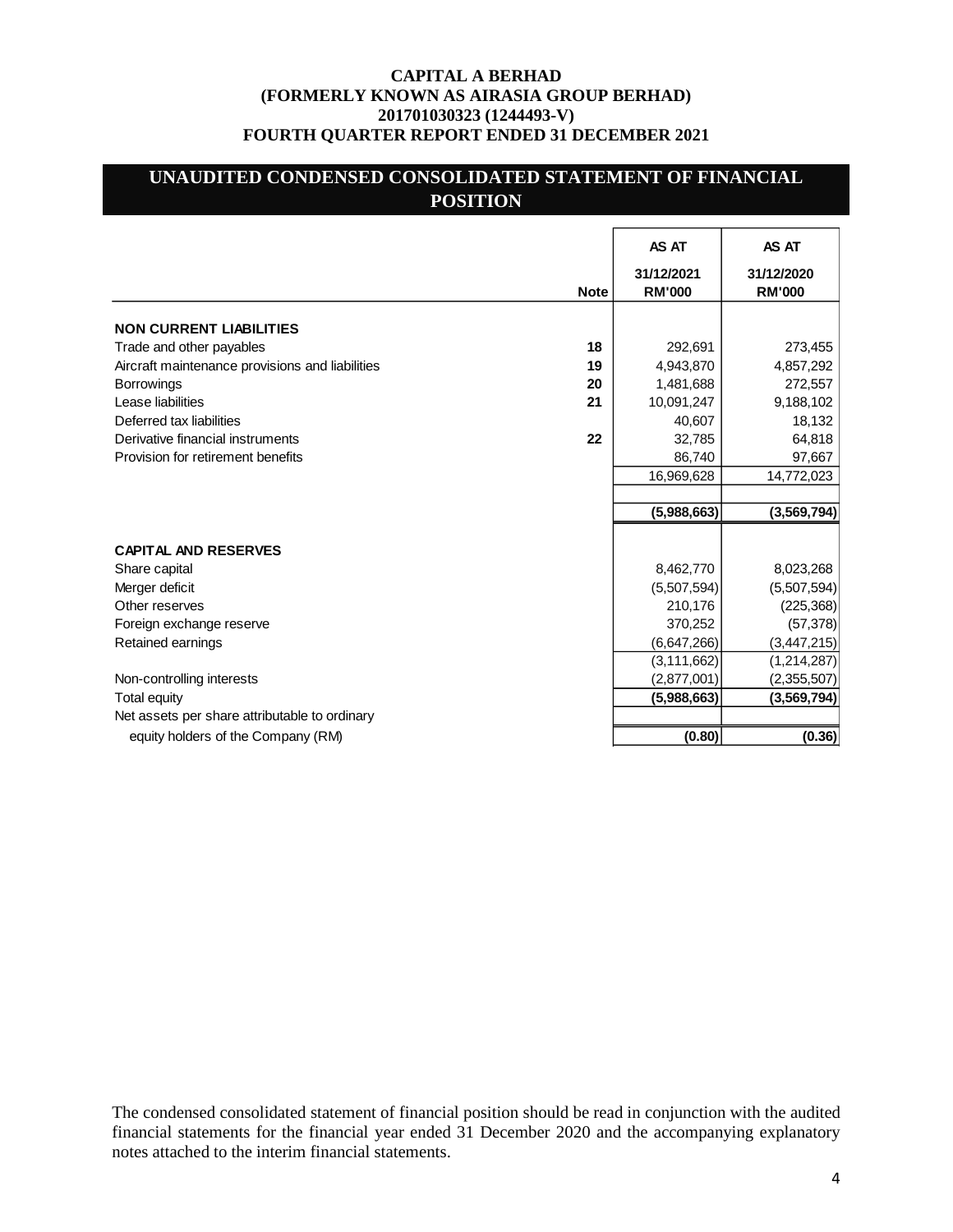# **UNAUDITED CONDENSED CONSOLIDATED STATEMENT OF CHANGES IN EQUITY**

|                                                                                                                  | Attributable to owners of the Company |                                   |                                                      |                                                      |                                              |                                                      |                                                      |                                                       |                                                      |                                                                                  |                                       |                                                      |                                                   |                                  |
|------------------------------------------------------------------------------------------------------------------|---------------------------------------|-----------------------------------|------------------------------------------------------|------------------------------------------------------|----------------------------------------------|------------------------------------------------------|------------------------------------------------------|-------------------------------------------------------|------------------------------------------------------|----------------------------------------------------------------------------------|---------------------------------------|------------------------------------------------------|---------------------------------------------------|----------------------------------|
|                                                                                                                  | <b>Number</b><br>of shares<br>'000    | Share<br>Capital<br><b>RM'000</b> | Merger<br><b>Deficit</b><br><b>RM'000</b>            | Foreign<br>exchange<br>reserve<br><b>RM'000</b>      | Share-<br>based<br>payments<br><b>RM'000</b> | <b>RCUIDS</b><br>equity<br><b>RM'000</b>             | Warrant<br>reserve<br><b>RM'000</b>                  | <b>Cash flow</b><br>hedge<br>reserve<br><b>RM'000</b> | Fair value<br>and other<br>reserves<br><b>RM'000</b> | Remeasure-<br>ment loss on<br>employee<br>benefits<br>liability<br><b>RM'000</b> | Retained<br>earnings<br><b>RM'000</b> | Total<br><b>RM'000</b>                               | Non-<br>controlling<br>interests<br><b>RM'000</b> | Total<br>equity<br><b>RM'000</b> |
| At 1 January 2021                                                                                                | 3,341,974                             | 8,023,268                         | (5,507,594)                                          | (57, 378)                                            | $\overline{\phantom{a}}$                     | $\overline{\phantom{a}}$                             | $\overline{\phantom{a}}$                             | (101, 222)                                            | (105, 506)                                           | (18, 640)                                                                        | (3, 447, 215)                         | (1,214,287)                                          | (2,355,507)                                       | (3,569,794)                      |
| Net profit for the financial period<br>Other comprehensive income                                                |                                       | ٠                                 | $\overline{\phantom{a}}$<br>$\overline{\phantom{a}}$ | 427,630                                              | $\overline{\phantom{a}}$                     | $\overline{\phantom{a}}$                             | $\overline{\phantom{a}}$                             | 32,723                                                | 102,805                                              | $\overline{\phantom{a}}$<br>16,427                                               | (3, 118, 573)                         | (3, 118, 573)<br>579,585                             | (695, 794)<br>1.440                               | (3,814,367)<br>581,025           |
| <b>Issuance of new shares</b><br><b>Issuance of RCUIDS</b>                                                       | 470,214                               | 336,464                           | $\overline{\phantom{a}}$<br>$\overline{\phantom{a}}$ | $\overline{\phantom{a}}$<br>$\overline{\phantom{a}}$ | $\sim$<br>$\overline{\phantom{a}}$           | $\overline{\phantom{a}}$<br>134,711                  | $\overline{\phantom{a}}$<br>101,548                  | $\overline{\phantom{a}}$                              |                                                      | $\overline{\phantom{a}}$                                                         | $\overline{\phantom{a}}$              | 336,464<br>236,259                                   | ٠                                                 | 336,464<br>236,259               |
| Acquisition of subsidiary<br>Dilution of interest in subsidiary<br>Acquisition of non-controlling interests in a |                                       | ٠                                 | $\overline{\phantom{a}}$                             | $\overline{\phantom{a}}$                             | $\overline{\phantom{a}}$                     | $\overline{\phantom{a}}$                             | $\overline{\phantom{a}}$                             |                                                       |                                                      |                                                                                  |                                       | $\overline{\phantom{a}}$<br>$\overline{\phantom{a}}$ | 166,000<br>1,206                                  | 166,000<br>1,206                 |
| subsidiary<br>6<br>Transfer of fair value reserve of disposed                                                    | 85,865                                | 103,038                           | $\overline{\phantom{a}}$                             | $\overline{\phantom{a}}$                             | $\overline{\phantom{a}}$                     | $\overline{\phantom{a}}$                             | $\overline{\phantom{a}}$                             |                                                       |                                                      | $\overline{a}$                                                                   | (108, 691)                            | (5,653)                                              | 5.653                                             | $\sim$                           |
| investment securities to retained earnings<br>Transfer of cash flow hedge reserves                               |                                       | ٠                                 | $\overline{\phantom{a}}$<br>$\overline{\phantom{a}}$ | $\overline{\phantom{a}}$<br>$\overline{\phantom{a}}$ | $\overline{\phantom{a}}$                     | $\overline{\phantom{a}}$<br>$\overline{\phantom{a}}$ | $\overline{\phantom{a}}$<br>$\overline{\phantom{a}}$ | 68,499                                                | (27, 213)                                            | $\overline{a}$                                                                   | 27,213                                | 68,499                                               |                                                   | 68,499                           |
| Share-based payment expensed                                                                                     |                                       | ٠                                 |                                                      |                                                      | 6,044                                        |                                                      |                                                      |                                                       |                                                      |                                                                                  |                                       | 6,044                                                |                                                   | 6,044                            |
| At 31 December 2021                                                                                              | 3,898,053                             | 8,462,770                         | (5,507,594)                                          | 370,252                                              | 6.044                                        | 134,711                                              | 101,548                                              |                                                       | (29, 914)                                            | (2, 213)                                                                         | (6,647,266)                           | (3, 111, 662)                                        | (2,877,001)                                       | (5,988,663)                      |
| At 1 January 2020                                                                                                | 3,341,974                             | 8.023.268                         | (5,507,594)                                          | 171,137                                              | $\overline{\phantom{a}}$                     |                                                      | $\overline{\phantom{a}}$                             | 38,466                                                | 103.768                                              | 4.833                                                                            | 1.664.452                             | 4,498,330                                            | (1,587,590)                                       | 2,910,740                        |
| Net profit for the financial period<br>Other comprehensive income                                                |                                       | ٠<br>٠                            | $\overline{\phantom{a}}$<br>$\overline{\phantom{a}}$ | (228, 515)                                           | $\overline{\phantom{a}}$<br>$\sim$           | $\overline{\phantom{a}}$                             | $\overline{\phantom{a}}$<br>$\overline{\phantom{a}}$ | (139, 688)                                            | (209, 274)                                           | (23, 473)                                                                        | (5, 111, 667)                         | (5, 111, 667)<br>(600, 950)                          | (776, 261)<br>8.344                               | (5,887,928)<br>(592, 606)        |
| At 31 December 2020                                                                                              | 3,341,974                             | 8,023,268                         | (5,507,594)                                          | (57, 378)                                            | ٠                                            | ٠                                                    | ٠                                                    | (101, 222)                                            | (105, 506)                                           | (18, 640)                                                                        | (3,447,215)                           | (1, 214, 287)                                        | (2, 355, 507)                                     | (3,569,794)                      |

The condensed consolidated statement of changes in equity should be read in conjunction with the audited financial statements for the financial year ended 31 December 2020 and the accompanying explanatory notes attached to the interim financial statements.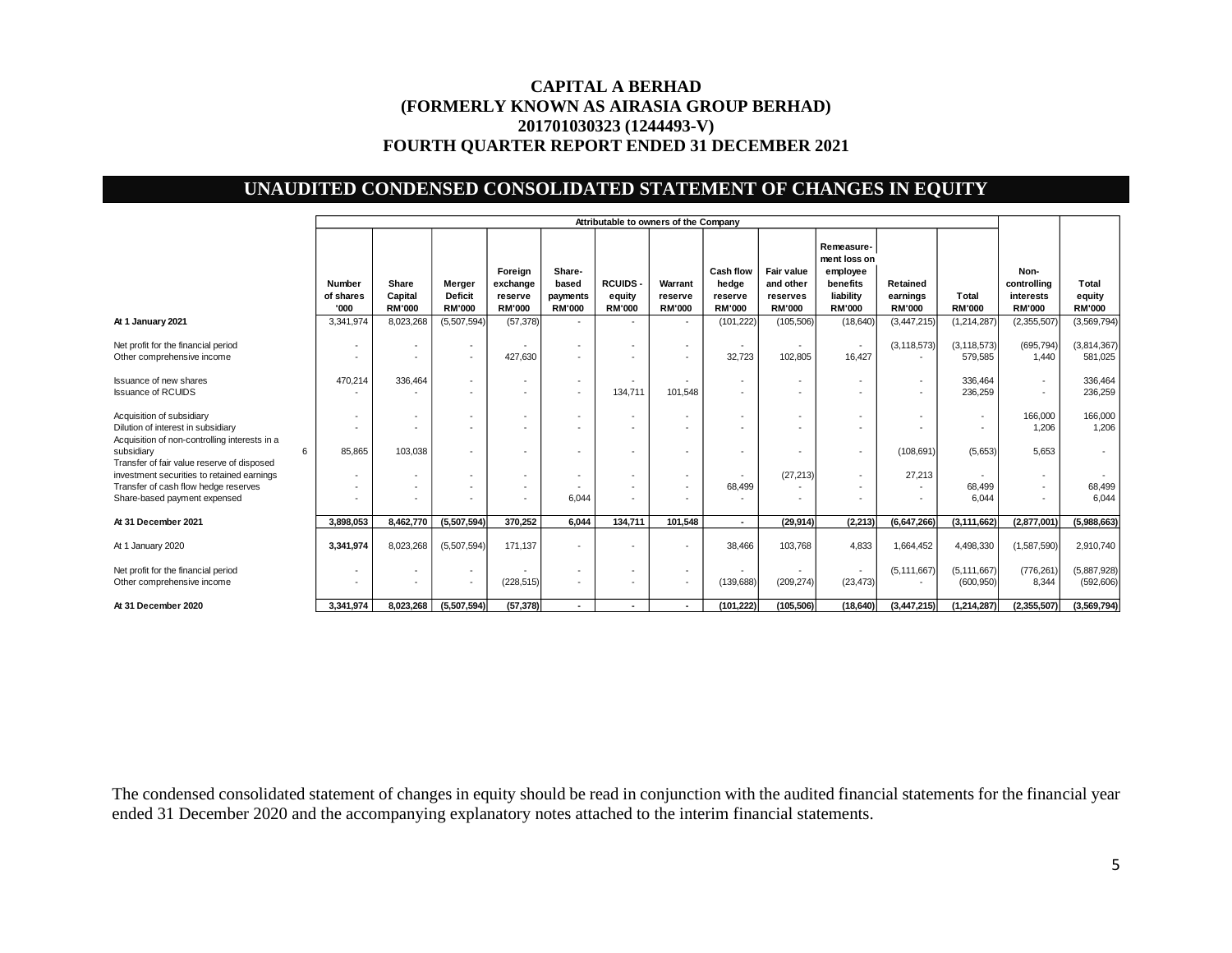# **UNAUDITED CONDENSED CONSOLIDATED CASH FLOW STATEMENTS**

|                                                                 | <b>PERIOD ENDED</b>         | <b>PERIOD ENDED</b>         |
|-----------------------------------------------------------------|-----------------------------|-----------------------------|
|                                                                 | 31/12/2021<br><b>RM'000</b> | 31/12/2020<br><b>RM'000</b> |
| <b>CASH FLOWS FROM OPERATING ACTIVITIES</b>                     |                             |                             |
| Loss before taxation                                            | (3,768,068)                 | (5,551,299)                 |
| Adjustments:                                                    |                             |                             |
| Property, plant and equipment                                   |                             |                             |
| - Depreciation                                                  | 154,638                     | 150,920                     |
| - Gain on disposal                                              | (40, 271)                   | (184, 139)                  |
| - Write Off                                                     | 5,931                       | 5,588                       |
| - Impairment                                                    |                             | 43,670                      |
| <b>Rights of Use Asset</b>                                      |                             |                             |
| - Depreciation                                                  | 1,629,086                   | 1,922,078                   |
| - Impairment                                                    |                             | 552,290                     |
| Intangible assets                                               |                             |                             |
| - Amortisation                                                  | 3,033                       | 282                         |
| - Impairment                                                    | 5,164                       |                             |
| Provision for retirement benefit                                | 11,906                      |                             |
|                                                                 |                             | 16,209                      |
| Aircraft maintenance provisions                                 | 387,390                     | 192,163                     |
| Impairment of receivables, related parties, joint ventures and  |                             |                             |
| investment securities                                           | 7,395                       | 1,426,915                   |
| Fair value loss/(gain) on derivative financial intruments       | (31, 377)                   | 141,953                     |
| Share of results of associates and joint venture                | 35,430                      | 63,515                      |
| Remeasurement gain on retained interest in a previous associate |                             | (76, 456)                   |
| Gain of disposal of investment in an associate                  |                             | (152, 912)                  |
| Net unrealised foreign exchange (gain)/losses                   | 277,615                     | (436, 255)                  |
| Dividend income from investment securities                      |                             | (5,033)                     |
| Interest expense                                                | 167,412                     | 135,440                     |
| Interest on lease liabilities                                   | 493,329                     | 578,211                     |
| Interest income                                                 | (30,074)                    | (115, 944)                  |
|                                                                 | (691, 461)                  | (1,292,804)                 |
| <b>Changes in working capital</b>                               |                             |                             |
| Inventories                                                     | (12,766)                    | 6,969                       |
| Receivables and prepayments                                     | 3,223                       | 192,932                     |
| Trade and other payables and provisions                         | 201,123                     | 250,994                     |
| Sales in advance                                                | (92, 194)                   | (234, 200)                  |
| Intercompany balances                                           | 372,368                     | (1,016,999)                 |
| <b>Cash used in operations</b>                                  | (219, 707)                  | (2,093,108)                 |
| Interest paid                                                   | (103, 644)                  | (58, 707)                   |
| Interest received                                               | 1,557                       | 10,908                      |
| Tax paid                                                        | (4, 410)                    | (25, 298)                   |
| Retirement benefit paid                                         | (9,030)                     | (2,042)                     |
| Net cash used in operating activities                           | (335, 234)                  | (2, 168, 247)               |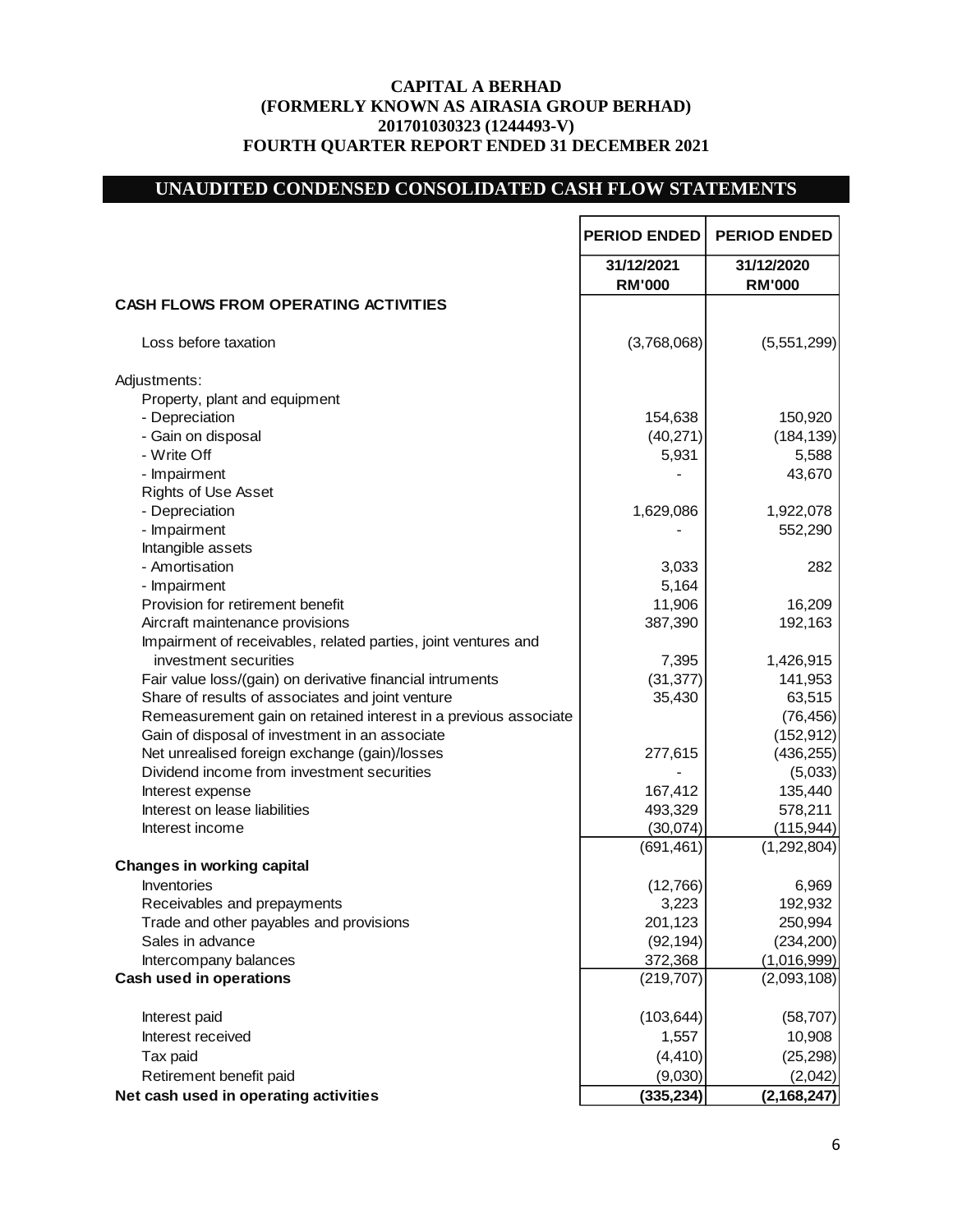# **UNAUDITED CONDENSED CONSOLIDATED CASH FLOW STATEMENTS**

|                                                            | <b>PERIOD ENDED</b>         | <b>PERIOD ENDED</b>         |
|------------------------------------------------------------|-----------------------------|-----------------------------|
|                                                            | 31/12/2021<br><b>RM'000</b> | 31/12/2020<br><b>RM'000</b> |
| <b>CASH FLOWS FROM INVESTING ACTIVITIES</b>                |                             |                             |
| Property, plant and equipment                              |                             |                             |
| - Additions                                                | (27, 183)                   | (94, 686)                   |
| - Proceeds from disposal                                   | 44,697                      | 277,313                     |
| Addition in intangible assets                              |                             | (5,811)                     |
| Acquisition of                                             |                             |                             |
| - subsidiaries, net of cash acquired                       | 4,100                       |                             |
| Net movement other investments                             | 289,570                     | (4,600)                     |
| Additional subscription of shares in associates            | (516, 720)                  |                             |
| Investment in joint venture                                |                             | (2,025)                     |
| Proceeds from partial disposal of interest in an associate |                             | 152,912                     |
| Dividend received from:                                    |                             |                             |
| - investment securities                                    |                             | 3,637                       |
| Finance lease receivables                                  |                             | 134,128                     |
| Net cash generated from/(used in) investing activities     | (205, 536)                  | 460,868                     |
| <b>CASH FLOWS FROM FINANCING ACTIVITIES</b>                |                             |                             |
| Proceeds from issuance of shares                           | 336,464                     |                             |
| Proceeds from issuance of RCUIDS                           | 974,513                     |                             |
| Proceeds from borrowings                                   | 774,029                     | 604,585                     |
| Repayment of borrowings and lease liabilities              |                             |                             |
| Net cash generated from/(used in) financing activities     | (818, 394)                  | (1,017,068)                 |
|                                                            | 1,266,612                   | (412, 483)                  |
| NET INCREASE/(DECREASE) FOR THE FINANCIAL PERIOD           | 725,843                     | (2, 119, 862)               |
| CASH AND CASH EQUIVALENTS AT BEGINNING                     |                             |                             |
| OF THE FINANCIAL YEAR                                      | 533,278                     | 2,588,097                   |
| <b>CURRENCY TRANSLATION DIFFERENCES</b>                    | (3,609)                     | 65,043                      |
| <b>CASH AND CASH EQUIVALENTS AT END OF</b>                 |                             |                             |
| <b>FINANCIAL YEAR</b>                                      | 1,255,512                   | 533,278                     |

The condensed consolidated cash flow statements should be read in conjunction with the audited financial statements for the financial year ended 31 December 2020 and the accompanying explanatory notes attached to the interim financial statements.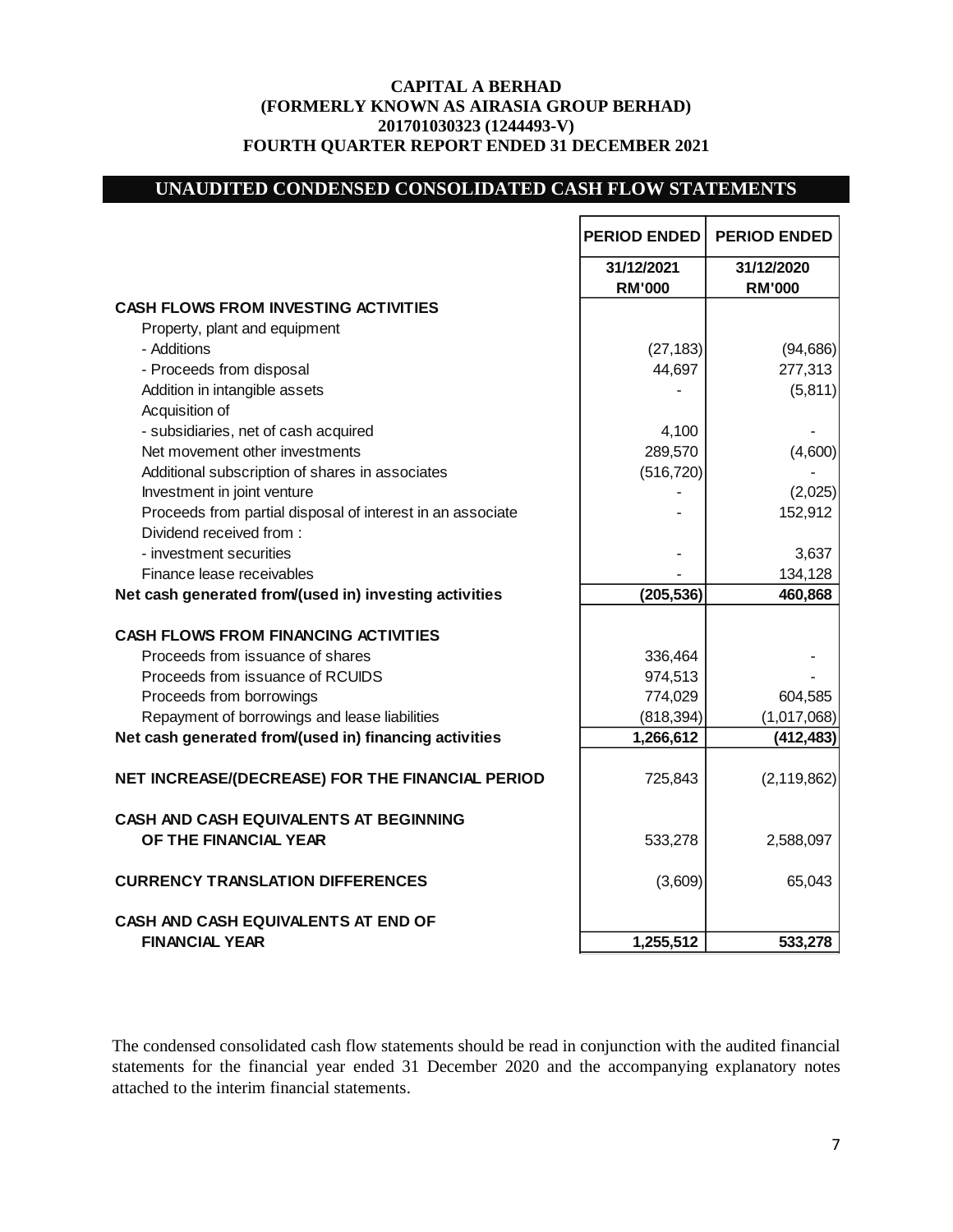# **NOTES TO THE QUARTERLY REPORT**

## **1. Basis of preparation**

The Interim Financial Report is unaudited and has been prepared in accordance with paragraph 9.22 and Appendix 9B of Bursa Malaysia Securities Berhad's ("Bursa Malaysia") Listing Requirements. The Consolidated Income Statement on page 1 has been presented to better reflect the Aviation and Digital activities of the Group.

The Interim Financial Statements should be read in conjunction with the audited financial statements for the year ended 31 December 2020. The explanatory notes attached to the interim financial statements provide an explanation of events and transactions that are significant for understanding of the changes in the financial position and performance of the Group since the year ended 31 December 2020.

The Consolidated Income Statement for the quarter ended 30 September 2021, in compliance with MFRS134: Interim Financial Reporting is as follows:

|                                                         | <b>INDIVIDUAL QUARTER</b> |                      | <b>CUMULATIVE</b> |               |  |
|---------------------------------------------------------|---------------------------|----------------------|-------------------|---------------|--|
|                                                         | Quarter ended             | <b>Quarter ended</b> | Year ended        | Year ended    |  |
|                                                         | 31/12/2021                | 31/12/2020           | 31/12/2021        | 31/12/2020    |  |
|                                                         | <b>RM'000</b>             | <b>RM'000</b>        | <b>RM'000</b>     | <b>RM'000</b> |  |
| Revenue                                                 | 717,123                   | 328,393              | 1,732,271         | 3,274,399     |  |
| Operating expenses:                                     |                           |                      |                   |               |  |
| - Staff costs                                           | (217, 187)                | (203, 575)           | (791, 557)        | (1, 166, 181) |  |
| - Depreciation of property, plant and equipment         | (427, 208)                | (491, 699)           | (1,786,757)       | (2,072,998)   |  |
| - Aircraft fuel expenses                                | (187, 895)                | (67, 920)            | (363, 934)        | (990, 511)    |  |
| - Fuel swap losses                                      |                           | (390, 822)           | (30,007)          | (972, 168)    |  |
| - Maintenance and overhaul                              | (286, 748)                | (17, 415)            | (449, 819)        | (533, 746)    |  |
| - User charges and other related expenses               | (224, 932)                | (85,067)             | (762, 829)        | (703, 567)    |  |
| - Other operating expenses                              | (176, 214)                | (1,845,491)          | (455, 202)        | (2,600,200)   |  |
| Other income                                            | 13,988                    | 28,655               | 84,358            | 342,718       |  |
|                                                         |                           |                      |                   |               |  |
| <b>Operating loss</b>                                   | (789, 073)                | (2,744,941)          | (2,823,476)       | (5,422,254)   |  |
| Finance income                                          | 11,273                    | 47,254               | 30,074            | 115,944       |  |
| Finance costs                                           | (214,700)                 | (225, 741)           | (678, 153)        | (713, 651)    |  |
|                                                         |                           |                      |                   |               |  |
| <b>Net operating loss</b>                               | (992, 500)                | (2,923,428)          | (3,471,555)       | (6,019,961)   |  |
| Share of results of associates / joint venture          | (4,622)                   | (9,506)              | (35, 430)         | (63, 515)     |  |
| Foreign exchange gains                                  | 22,332                    | 392,309              | (292, 460)        | 444,763       |  |
| Fair value gain/(loss) on derivatives                   | 10,754                    | 107,043              | 31,377            | (141, 953)    |  |
| Gain on disposal of investment in associate             |                           | 152,911              |                   | 152,911       |  |
| Fair value of retained interest in a previous associate |                           | 76,456               |                   | 76,456        |  |
| Loss before taxation                                    | (964, 036)                | (2,204,215)          | (3,768,068)       | (5,551,299)   |  |
| Tax expense                                             | (82)                      | (2,587)              | (4,826)           | (17, 803)     |  |
| Deferred taxation                                       | (44, 171)                 | (475, 538)           | (41, 473)         | (318, 826)    |  |
| Net loss for the financial period/year                  | (1,008,289)               | (2,682,340)          | (3,814,367)       | (5,887,928)   |  |

\*the comparative figures have been reinstated to match the classification of airasia digital revenue from other income to revenue

The condensed consolidated income statements should be read in conjunction with the audited financial statements for the financial year ended 31 December 2020 and the accompanying explanatory notes attached to the interim financial statements.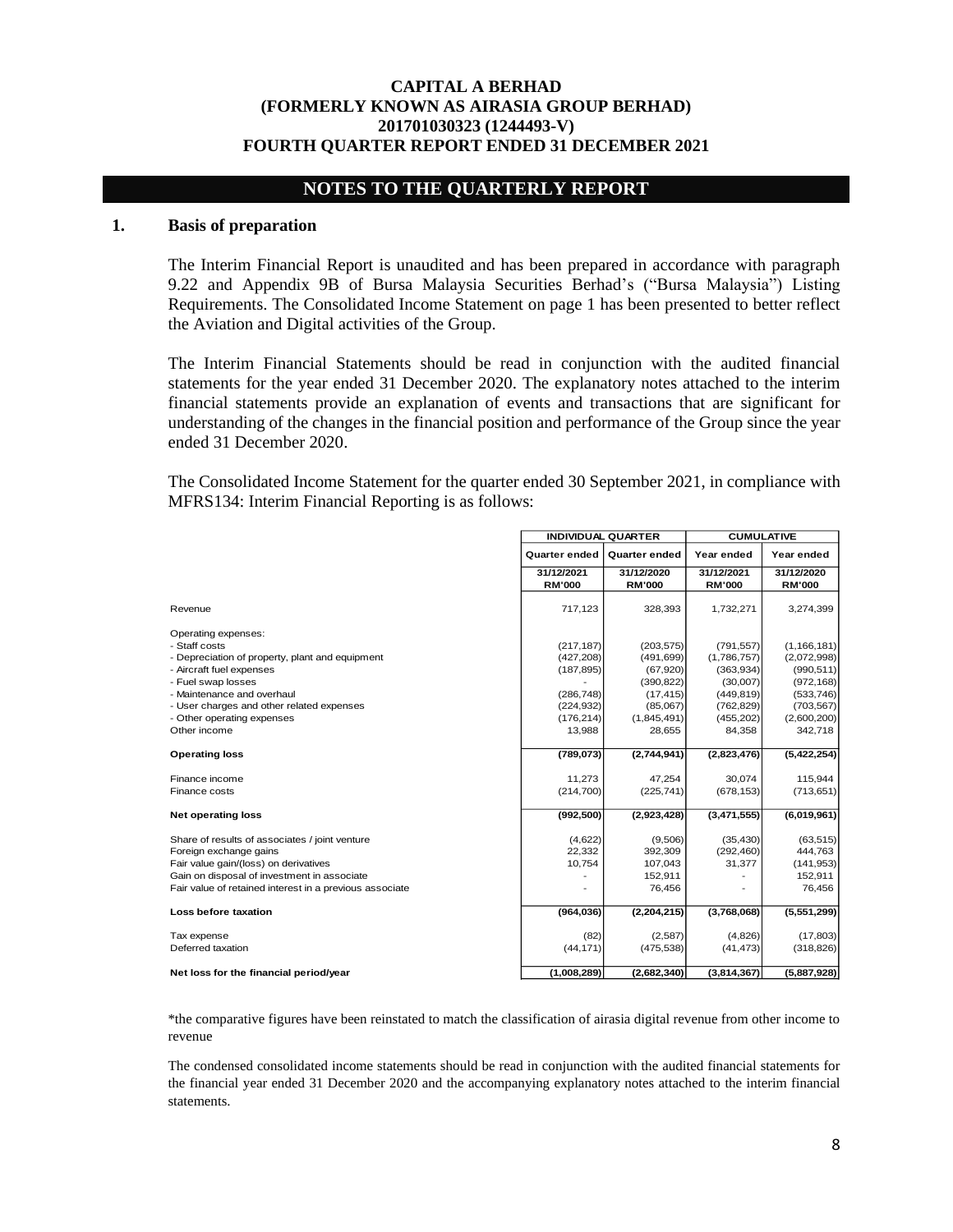## **NOTES TO THE UNAUDITED FINANCIAL STATEMENTS**

### **2. Summary of significant accounting policies**

The accounting policies and methods of computation adopted for the interim financial statements are consistent with those adopted for the Audited Financial Statements for the financial year ended 31 December 2020. Details of standards, amendments to published standards and interpretations to existing standards that are applicable to the Group with effect from 1 January 2020 or later are provided in the notes to the financial statements in the Audited Financial Statements of the Group for the financial year ended 31 December 2020. The Group did not early adopt any new standards, amendments to published standards and interpretation to existing standards.

For the beginning of the financial year 1 January 2021, the standards that becomes effective does not have any material impact to the financial statements of the Group and the Company for the year. On 1 April 2021, Malaysian Accounting Standards Board issued a further extension to the Amendment to MFRS 16: Covid 19 Related Rent Concessions to cover periods beyond 30 June 2021 that can be applied for reporting periods beginning on or after 1 April 2021 but earlier application is also permitted. The Group and the Company continues to apply the practical expedient allowed by the amendment whereby the lessee shall account for any change in lease payments resulting from the rent concession the same way it would account for as if there is no lease modification.

#### **3. Auditors' report on preceding annual financial statements**

The auditors have expressed an unqualified opinion with material uncertainty relating to going concern, in view of the current economic condition and Covid-19 Pandemic, n respect of the Company's audited financial statements for the financial year ended 31 December 2020 in their report dated 27 May 2021. The extract of which is as below:

"We draw attention to Note 2.1 and Note 45 to the financial statements, which indicate that the Group has a net loss of RM5,888 million for the financial year ended 31 December 2020 and the current liabilities exceeded its current assets by RM5,902 million. In addition, the Group also reported a shareholders' deficit of RM1,214 million. The Company reported a net loss of RM262 million for the financial year ended 31 December 2020. The global economy, in particular the commercial airlines industry, faces an uncertainty over the expected timing of recovery of the COVID-19 pandemic. The travel and border restrictions implemented by countries around the world has led to a significant fall in demand for air travel which impacted the Group's financial position, financial performance and cash flows. These events or conditions, along with other matters as set forth in Note 2.1 and Note 45 to the financial statements, indicate existence of material uncertainties that may cast significant doubt on the Group's and the Company's ability to continue as a going concern.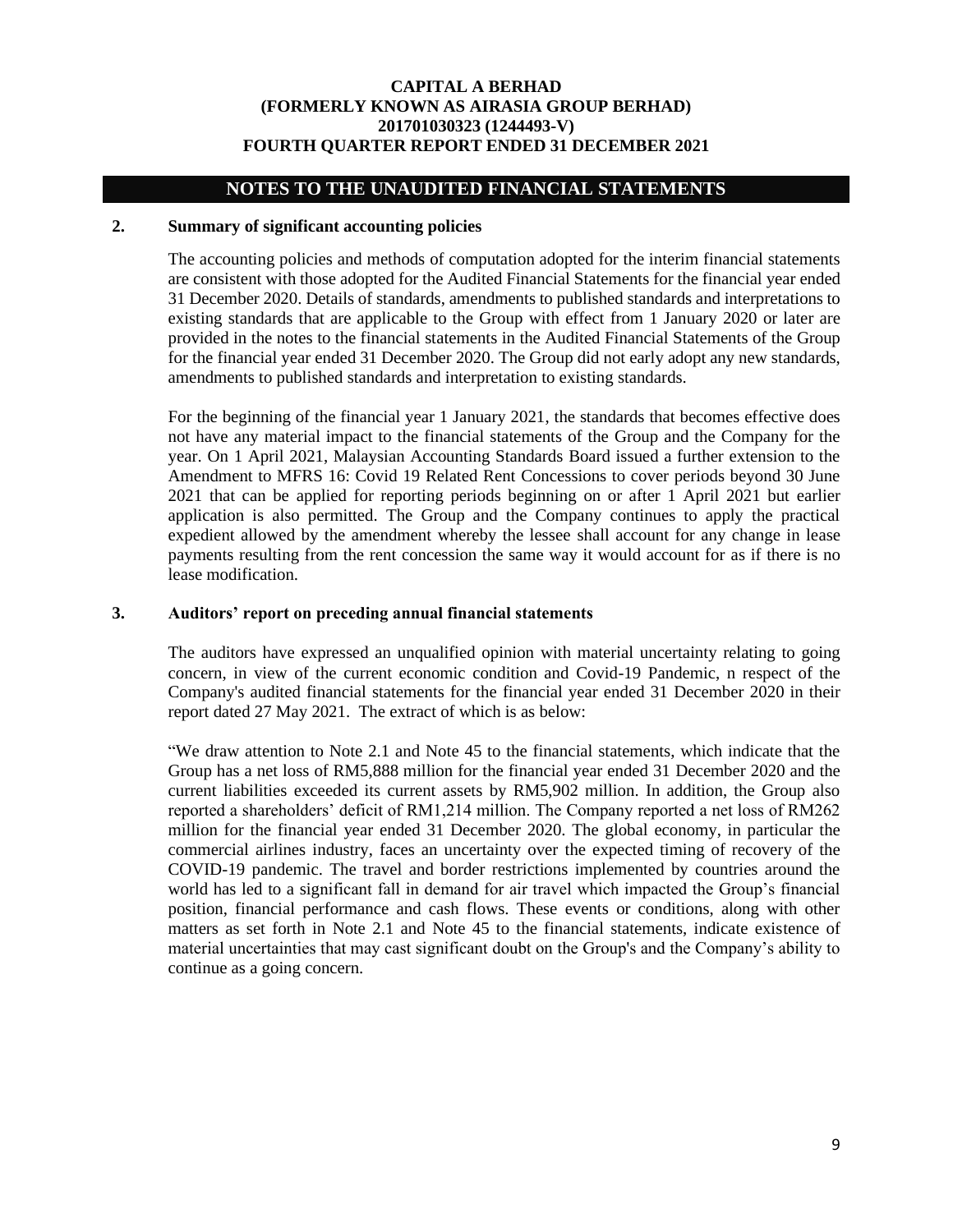## **NOTES TO THE UNAUDITED FINANCIAL STATEMENTS**

## **3. Auditors' report on preceding annual financial statements (cont'd.)**

The recent development of vaccination against the COVID-19 pandemic and the implementation of national vaccination programmes in countries in which the Group operates as well as elsewhere around the world provide positive outlook for the commercial airlines industry. Nevertheless, the ability of the Group and of the Company to continue as a going concern is dependent on the successful implementation and favorable outcome of various ongoing plans to respond to the conditions above, including ongoing discussions with the financial institutions and investors to obtain required funding, as well as negotiations with its lessors to restructure the existing lease arrangements. Further details are disclosed in Note 2.1 and Note 45 to the financial statements.

Our opinion is not modified in respect of this matter."

#### **4. Seasonality of operations**

The Group's air transportation business is subject to the seasonal demand for air travel. This segment of the Group's business has been severely affected by travel restrictions due to the Covid-19 pandemic.

#### **5. Unusual items due to their nature, size or incidence**

There were no unusual items affecting assets, liabilities, equity, net income or cash flows during the current quarter and financial period-to-date except for that from the Covid 19 outbreak.

### **6. Changes in composition of the Group**

On 22 March 2021, the Company entered into a Memorandum of Understanding with Aimia Holdings UK II Limited in relation to the proposed acquisition of the remaining 20% equity interest in BigLife Sdn Bhd to be satisfied by the issuance of 85,864,583 ordinary shares in the Company to be allotted at an issue price of RM1.20 per share amounting to RM103 million (approximately USD25 million). On 21 June 2021 at the Extraordinary General Meeting, the above proposed acquisition was approved and BigLife Sdn Bhd became a wholly owned subsidiary of the Group. The effect of the acquisition is reflected in the statement of changes in equity.

On 7 July 2021, the Company announced that its subsidiaries, AirAsia SuperApp Sdn Bhd and AirAsia Digital Sdn Bhd ("AAD") will acquire 100% equity interest in Velox Technology (Thailand) Co Ltd. and Velox Fintech Co. Ltd for a purchase consideration of USD40 million and USD10 million respectively. The above shall be satisfied by issuance of 3.81% and 0.95% of shares in AirAsia Super App Sdn Bhd. On 27 July 2021, the acquisition of Velox Technology (Thailand) Co Ltd. had been completed. The acquisition resulted in a goodwill of RM129.3 million (subject to purchase price allocation exercise to be completed within 12 months). On 7 October 2021, AAD terminated the proposed acquisition of Velox Fintech Co. Ltd.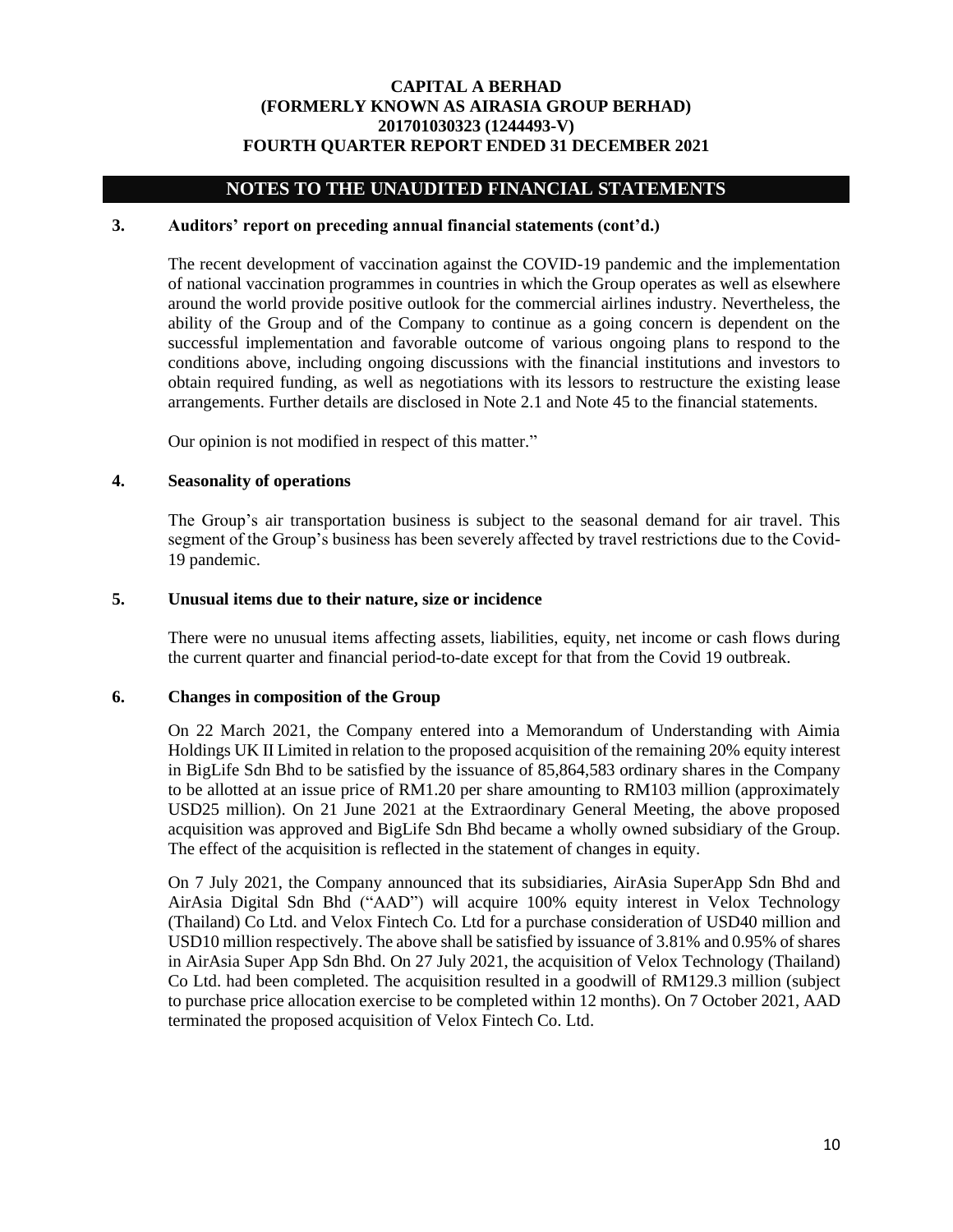## **NOTES TO THE UNAUDITED FINANCIAL STATEMENTS**

## **6. Changes in composition of the Group (Cont'd.)**

On 18 August 2021, Teleport, a subsidiary of AAD signed an agreement to acquire 100% of the equity interest in Delivereat, a local Malaysia food delivery platform, valued at USD9.8 million. The said acquisition was completed on 4 November 2021. A goodwill of RM22.4 million (subject to purchase price allocation exercise to be completed within 12 months) was recognised.

On 21 October 2021, the Company announced that its 45% held associate, Thai AirAsia Co. Ltd ("TAA") via its listed holding company, Asia Aviation Public Company Limited ("AAV") had announced a restructuring and recapitalization plan ("AAV Restructuring"). Upon completion of AAV Restructuring, the Company vide its wholly-owned subsidiary AirAsia Aviation Group Limited (formerly known as AirAsia Investment Limited) ("AAA") will dispose its shareholding in TAA and subscribe for equivalent percentage of shareholding in AAV. The said transaction was completed on 15 December 2021.

#### **7. Changes in estimates**

There were no changes in estimates that have had a material effect on the results of the current quarter and financial period-to-date.

#### **8. Issues, Repurchases and Repayment of Debt and Equity Securities**

During the financial period to date, the Company issued new ordinary shares as follows:

| Date             | <b>Description</b>                       |                     | <b>Ordinary Shares Issued</b> |
|------------------|------------------------------------------|---------------------|-------------------------------|
|                  |                                          | <b>No of Shares</b> | Value (RM'000)                |
| 19 February 2021 | 1 <sup>st</sup> Tranche Placement Shares | 369,846,852         | 249,647                       |
| 17 March 2021    | $2nd$ Tranche Placement Shares           | 100, 367, 362       | 86,817                        |
| 27 June 2021     | BigLife Sdn Bhd acquisition (Note 6)     | 85,864,583          | 103,038                       |

Aside from the above, there are no other issuances, cancellation, repurchase, resale and repayment of debt and equity securities for the period ended 31 December 2021.

#### **9. Dividends paid and proposed**

No dividend has been proposed during the year ended 31 December 2021.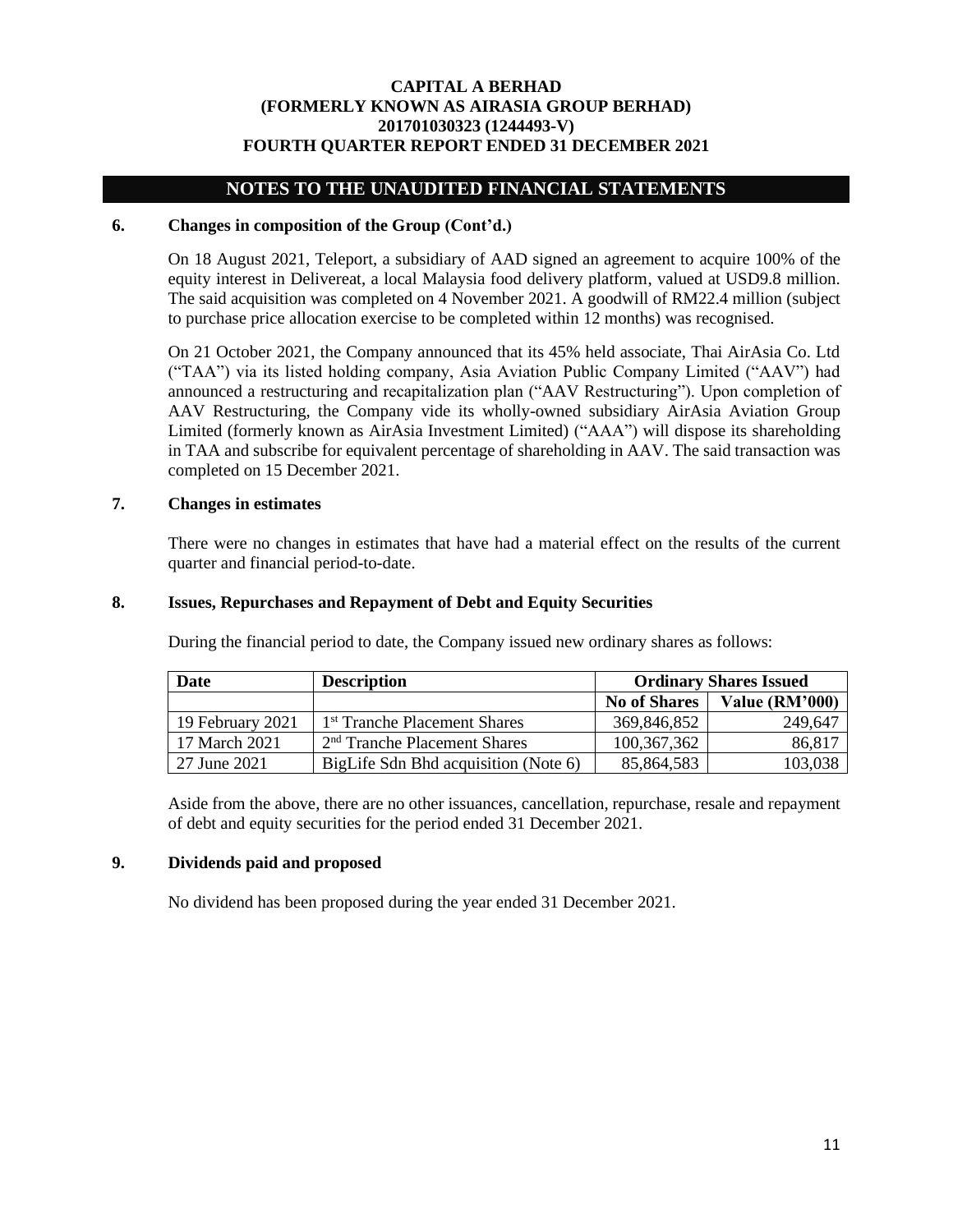# **NOTES TO THE UNAUDITED FINANCIAL STATEMENTS**

## **10. Revenue**

|                                 | <b>Quarter ended</b><br>31/12/2021<br><b>RM</b> million | <b>Quarter ended</b><br>31/12/2020<br><b>RM</b> million |
|---------------------------------|---------------------------------------------------------|---------------------------------------------------------|
| Aviation revenue                |                                                         |                                                         |
| Passenger revenue               |                                                         |                                                         |
| seat sales                      | 383.5                                                   | 174.7                                                   |
| others                          | 67.3                                                    | 40.7                                                    |
| Aircraft operating lease income | 11.7                                                    | 7.0                                                     |
|                                 | 462.5                                                   | 222.4                                                   |
| Digital revenue                 |                                                         |                                                         |
| Teleport                        | 139.3                                                   | 37.2                                                    |
| airasia superapp                | 95.0                                                    | 62.8                                                    |
| BigPay                          | 5.7                                                     | 4.4                                                     |
| Others                          | 14.6                                                    | 1.5                                                     |
| <b>Others</b>                   | 0.1                                                     | 0.1                                                     |
|                                 | 717.2                                                   | 328.4                                                   |

## **11. Other income**

|                                                             | <b>Quarter ended</b><br>31/12/2021<br><b>RM</b> million | <b>Quarter ended</b><br>31/12/2020<br><b>RM</b> million |
|-------------------------------------------------------------|---------------------------------------------------------|---------------------------------------------------------|
| Gain/(loss) on disposal of property, plant and<br>equipment | 2.9                                                     | (22.3)                                                  |
| Others                                                      | 3.6                                                     | 35.4                                                    |
|                                                             | 6.5                                                     | 13.1                                                    |

Other income "Others" includes commission and advertising income, forfeited revenue, insurance claims and management fee for provision of shared services to associates.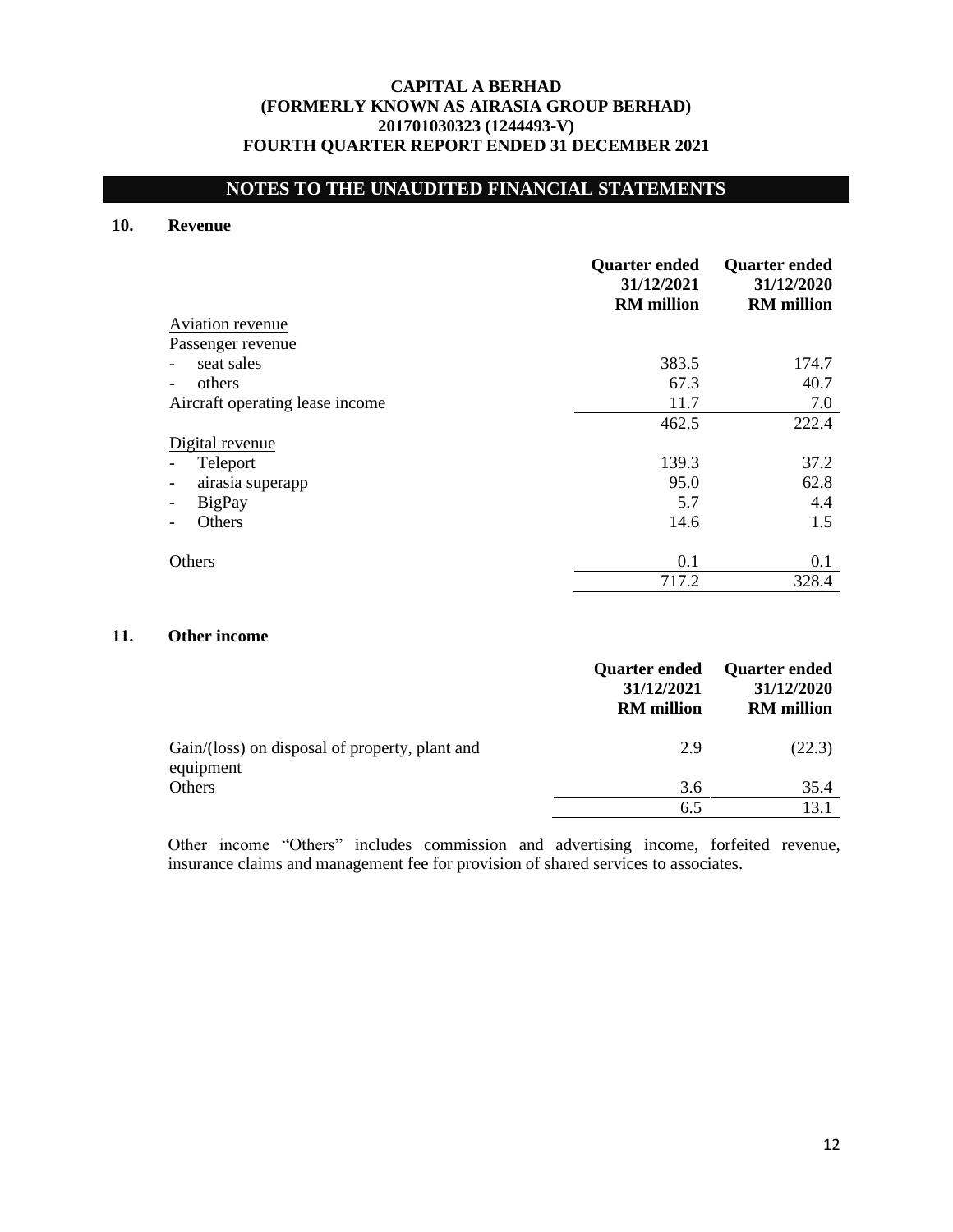## **NOTES TO THE UNAUDITED FINANCIAL STATEMENTS**

## **12. Finance income/(costs) and foreign exchange gains/(losses)**

|                                                                                   | Quarter<br>ended                | Quarter<br>ended                | Year ended                      | Year ended                      |
|-----------------------------------------------------------------------------------|---------------------------------|---------------------------------|---------------------------------|---------------------------------|
|                                                                                   | 31/12/2021<br><b>RM</b> million | 31/12/2020<br><b>RM</b> million | 31/12/2021<br><b>RM</b> million | 31/12/2020<br><b>RM</b> million |
| (a) Finance income                                                                |                                 |                                 |                                 |                                 |
| Interest income from:                                                             |                                 |                                 |                                 |                                 |
| - deposits with licensed banks                                                    |                                 |                                 | 1.2                             | 9.6                             |
| - from associates                                                                 | 2.7                             |                                 | 8.1                             | 29.0                            |
| - finance lease receivables                                                       | 8.5                             | 21.7                            | 20.3                            | 50.8                            |
| Discounting effect on financial instruments and others                            |                                 | 25.5                            | 0.4                             | 26.6                            |
|                                                                                   | 11.2                            | 47.2                            | 30.1                            | 115.9                           |
| (b) Finance costs                                                                 |                                 |                                 |                                 |                                 |
| Bank borrowings                                                                   | (44.1)                          | (15.4)                          | (81.8)                          | (53.9)                          |
| Amortisation of premiums for interest rate caps                                   | (0.0)                           | (0.0)                           | (0.1)                           | (6.0)                           |
| Discounting effect on financial instruments, bank<br>facilities and other charges | (20.4)                          | (5.0)                           | (102.9)                         | (75.5)                          |
|                                                                                   | (64.6)                          | (20.4)                          | (184.8)                         | (135.4)                         |
| (c) Foreign exchange gains/(losses)                                               |                                 |                                 |                                 |                                 |
| - realized                                                                        | 7.5                             | 33.6                            | (14.8)                          | 8.5                             |
| - unrealized                                                                      | 14.8                            | 358.7                           | (277.6)                         | 436.3                           |
|                                                                                   | 22.3                            | 392.3                           | (292.5)                         | 444.8                           |

## **13. Income tax and Deferred tax**

#### **Income tax expense**

The current taxation charge for the period to date of RM4.8 million mainly relates to foreign branches taxes.

### **Deferred taxation**

Deferred tax of RM41.5 million was recognised for the year mainly as a result of reversal of previously recognised deferred tax assets on past losses which has now expired.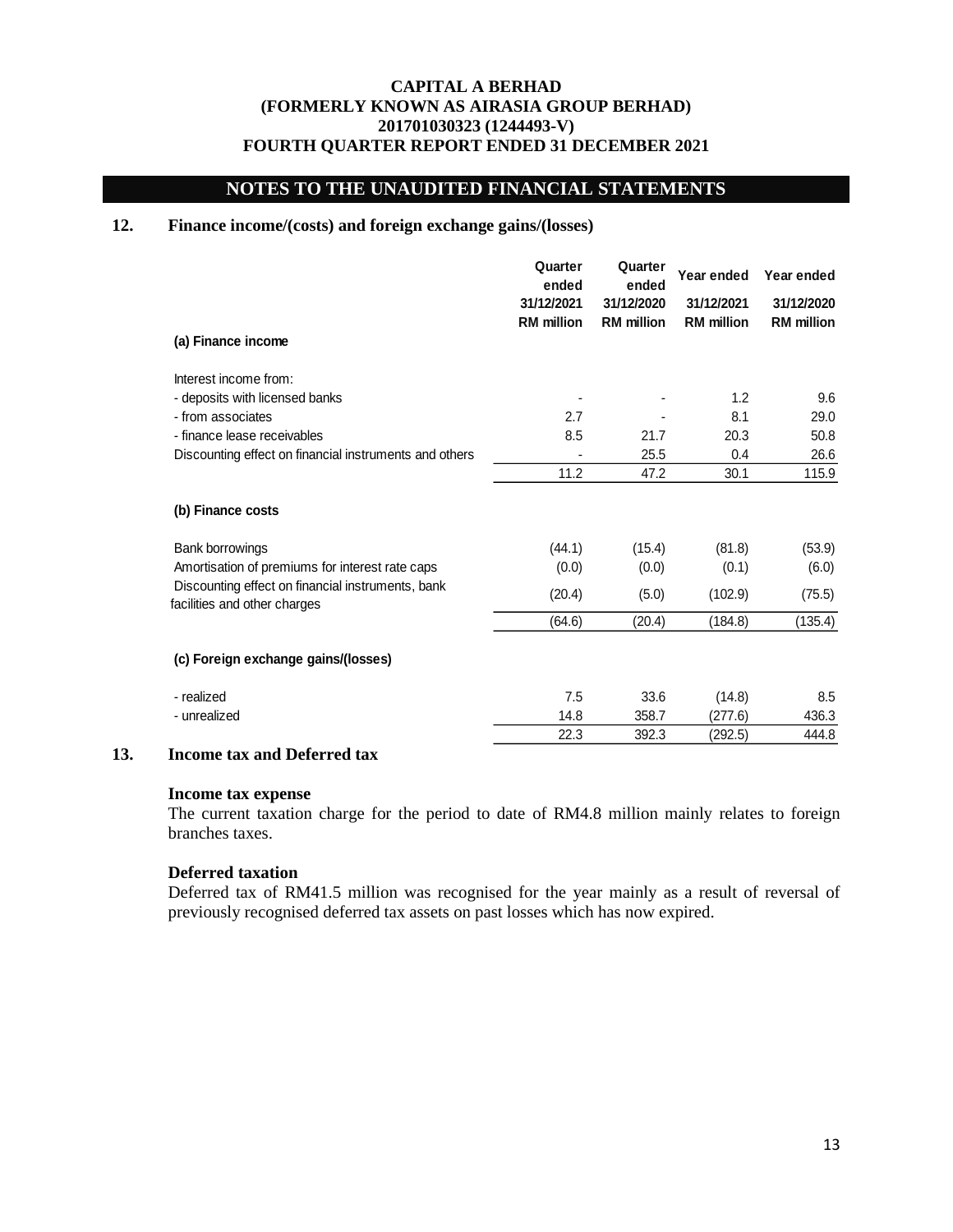## **NOTES TO THE UNAUDITED FINANCIAL STATEMENTS**

## **14. Property, plant and equipment, ROU and Finance Lease receivables**

(a) acquisition and disposals

During the year ended 31 December 2021, the Group acquired property, plant and equipment with a total cost of RM27.2 million (year ended 31 December 2021: RM94.6 million).

During the year ended 31 December 2021, proceeds from the disposal of property, plant and equipment amounted to RM44.7 million (year ended 31 December 2021: RM277.3 million).

(b) revaluation

There was no revaluation of property, plant and equipment in the quarter under review or in the same quarter of the prior year.

(c) impairment

There was no impairment of property, plant and equipment and ROU assets in the quarter under review. In the same quarter prior year an impairment of RM640.9 million was recorded as impairment on property, plant and equipment, ROU assets and finance lease receivables.

#### **15. Quoted investments and properties**

On 5 August 2021, the Company completed its divestment of 3,333,333 common shares, representing 10.94% of the outstanding shareholding of Fly Leasing to Carlyle Aviation Elevate Ltd for USD56.8 million.

Save for the above, there was no purchase or disposal of quoted securities for the quarter under review and financial period to date.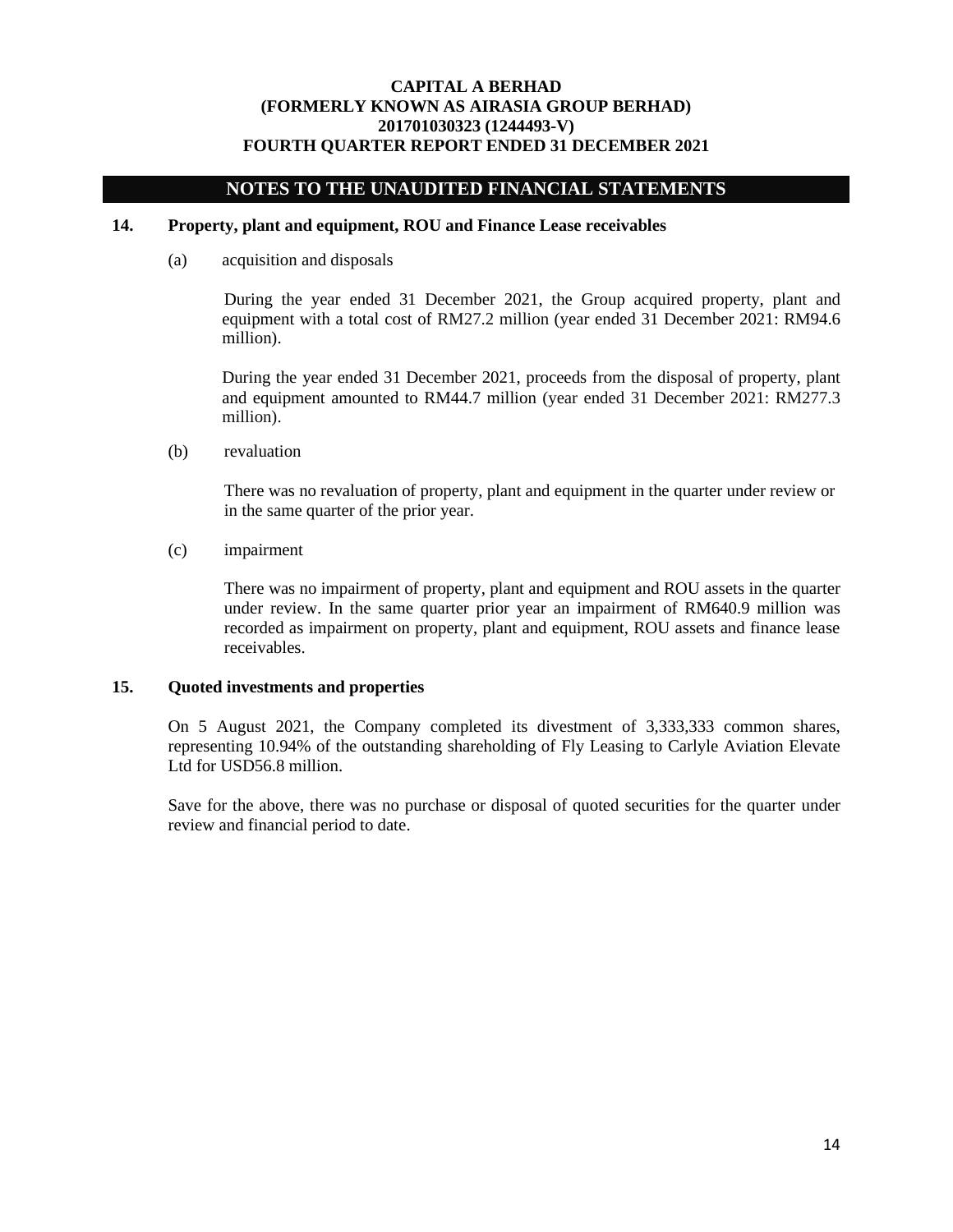## **NOTES TO THE UNAUDITED FINANCIAL STATEMENTS**

### **16. Investments in associates**

|                               | As at<br>31/12/2021<br><b>RM</b> million | As at<br>31/12/2020<br><b>RM</b> million |
|-------------------------------|------------------------------------------|------------------------------------------|
| Cost                          |                                          |                                          |
| Investment                    | 1,497.7                                  | 1,087.9                                  |
| Share of results and reserves | (405.5)                                  | (545.9)                                  |
| Impairment loss               | (59.2)                                   | (59.2)                                   |
|                               | 1,033.0                                  | 482.8                                    |

MFRS128 provides that entities discontinue recognising their share of further losses when its share of the losses equals to or exceeds its interest in the associate. Accordingly, the Group has only recognised losses to the extent of its interest in these associates. Following the reorganization of one of its associate as disclosed in Note 6, there are no unrecognised losses as at 31 December 2021.

## **17. Receivables and prepayments**

|                                | As at<br>31/12/2021<br><b>RM</b> million | As at<br>31/12/2020<br><b>RM</b> million |
|--------------------------------|------------------------------------------|------------------------------------------|
| Non-current                    |                                          |                                          |
| Prepayments                    | 2,696.7                                  | 2,739.3                                  |
| Deposits and other receivables | 465.5                                    | 367.7                                    |
|                                | 3,162.2                                  | 3,107.0                                  |
| Current                        |                                          |                                          |
| Trade and other receivables    | 541.9                                    | 450.7                                    |
| Prepayments                    | 364.1                                    | 594.6                                    |
| Deposits                       | 29.1                                     | 87.7                                     |
|                                | 935.1                                    | 903.3                                    |

Prepayments include advances for the purchase of fuel as well as prepaid engine maintenance costs to the service provider.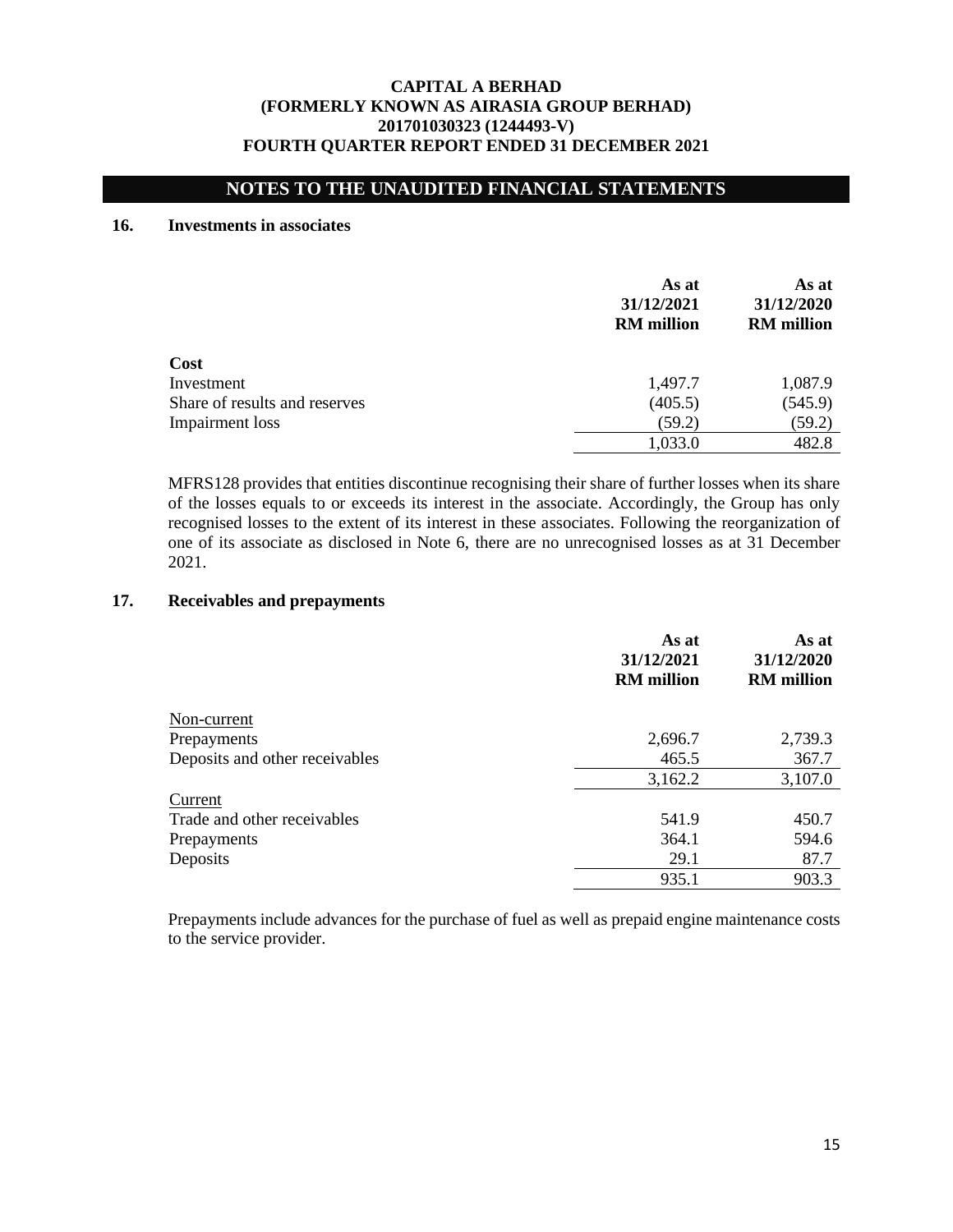## **NOTES TO THE UNAUDITED FINANCIAL STATEMENTS**

#### **18. Trade and other payables**

|                   | As at<br>31/12/2021<br><b>RM</b> million | As at<br>31/12/2020<br><b>RM</b> million |
|-------------------|------------------------------------------|------------------------------------------|
| Non-current       |                                          |                                          |
| Other payables    | 292.7                                    | 273.4                                    |
| Current           |                                          |                                          |
| Trade payables    | 915.0                                    | 1,312.8                                  |
| Other payables    | 130.5                                    | 119.8                                    |
| Accruals for fuel | 77.2                                     | 5.2                                      |
| Others            | 820.7                                    | 869.3                                    |
|                   | 1,943.4                                  | 2,307.1                                  |

Other payables and accruals include accruals for operational expenses and passenger service charges payable to airport authorities

#### **19. Aircraft maintenance provision/ payables**

|                                | As at<br>31/12/2021<br><b>RM</b> million | As at<br>31/12/2020<br><b>RM</b> million |
|--------------------------------|------------------------------------------|------------------------------------------|
| Aircraft maintenance provision | 1,668.8                                  | 1,367.7                                  |
| Aircraft maintenance payables  | 2,508.1                                  | 2,377.1                                  |
| Aircraft maintenance reserves  | 1,873.0                                  | 1,824.2                                  |
|                                | 6,049.9                                  | 5,569.1                                  |
| Current                        | 877.0                                    | 711.7                                    |
| Non Current                    | 5,172.9                                  | 4,857.3                                  |
|                                | 6,049.9                                  | 5,569.1                                  |

- (i) Aircraft maintenance provision relates to contractual obligations by the Group to maintain the aircraft during the lease period until redelivery, based on pre- agreed conditions
- (ii) Aircraft maintenance payables relates to provision for the Group's contractual obligations, in a sales and leaseback agreement, to incur on the return of an aircraft in a pre-agreed conditions
- (iii) Aircraft maintenance reserve relates to payments made by the lessee subscribing to the engine maintenance programme for agreed maintenance work that has yet to be carried out

The liabilities of the aircraft provisions/ payables are covered through the Group's prepaid engine maintenance cost to a service provider as disclosed in Note 17.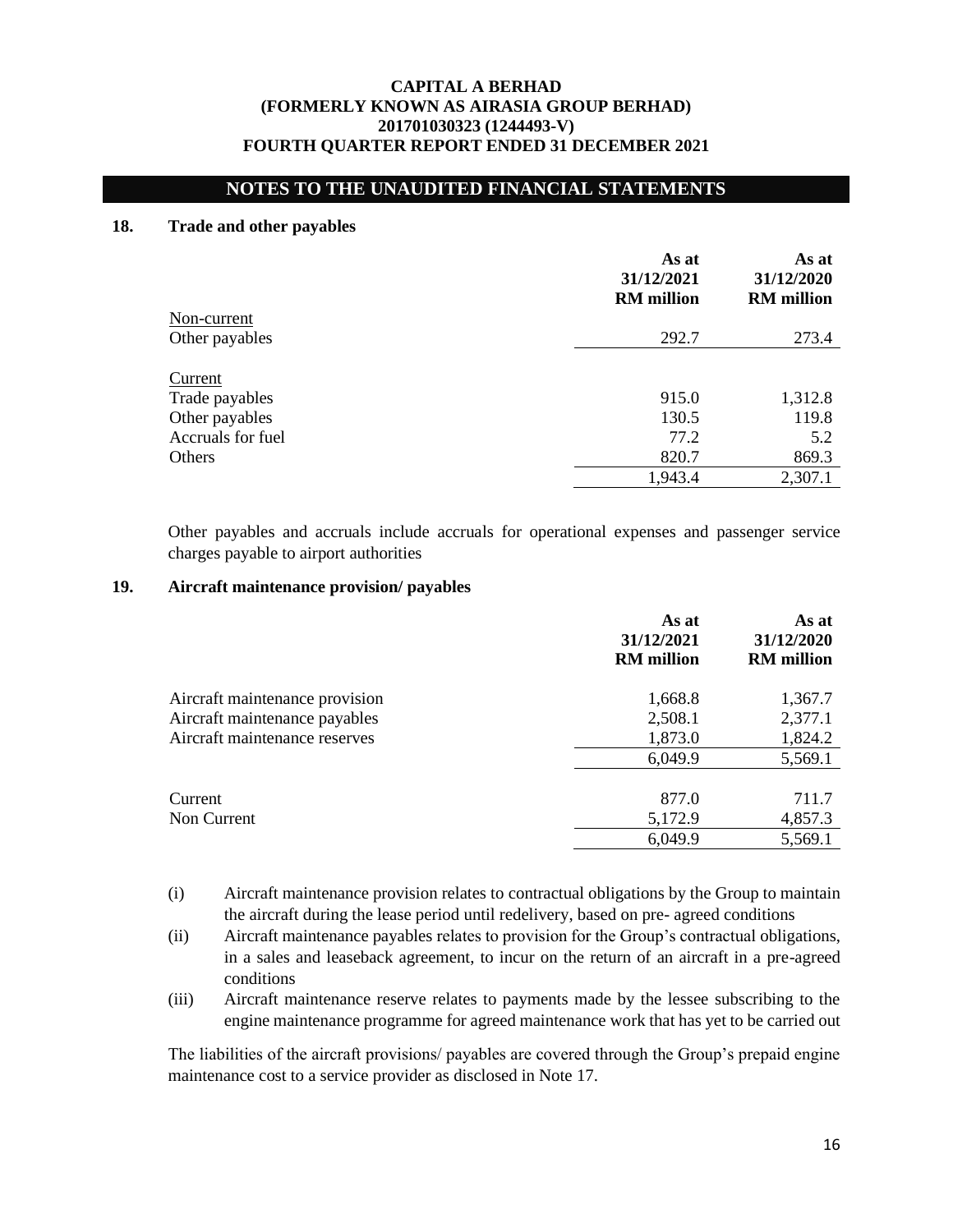## **NOTES TO THE UNAUDITED FINANCIAL STATEMENTS**

## **20. Borrowings**

| As at<br>31/12/2020<br><b>RM</b> million |
|------------------------------------------|
|                                          |
| 313.7                                    |
| 582.6                                    |
| 120.0                                    |
|                                          |
| 1,016.3                                  |
|                                          |
| 272.6                                    |
|                                          |
| 272.6                                    |
| 1,288.9                                  |
|                                          |

The currency profile of borrowings are as follows:

|                          | As at<br>31/12/2021<br><b>RM</b> million | As at<br>31/12/2020<br><b>RM</b> million |
|--------------------------|------------------------------------------|------------------------------------------|
| Ringgit Malaysia         | 1,246.3                                  | 429.3                                    |
| <b>US Dollar</b>         | 1,142.1                                  | 730.1                                    |
| Philippine Peso          |                                          | 83.5                                     |
| <b>Indonesian Rupiah</b> | 46.8                                     | 45.9                                     |
|                          | 2,435.2                                  | 1,288.9                                  |

On 25 June 2021, a subsidiary of the Company obtained a USD25 million short term working capital term loan from a non-financial institution.

On 6 August 2021, Big Pay Pte. Ltd., a subsidiary of AirAsia Digital Sdn Bhd ("AAD"), a wholly owned subsidiary of the Company secured an investment of up to USD100 million convertible loan notes from SK Group, a South Korean conglomerate. The Convertible loan notes will be converted into preference shares within one year upon approval obtained from regulators.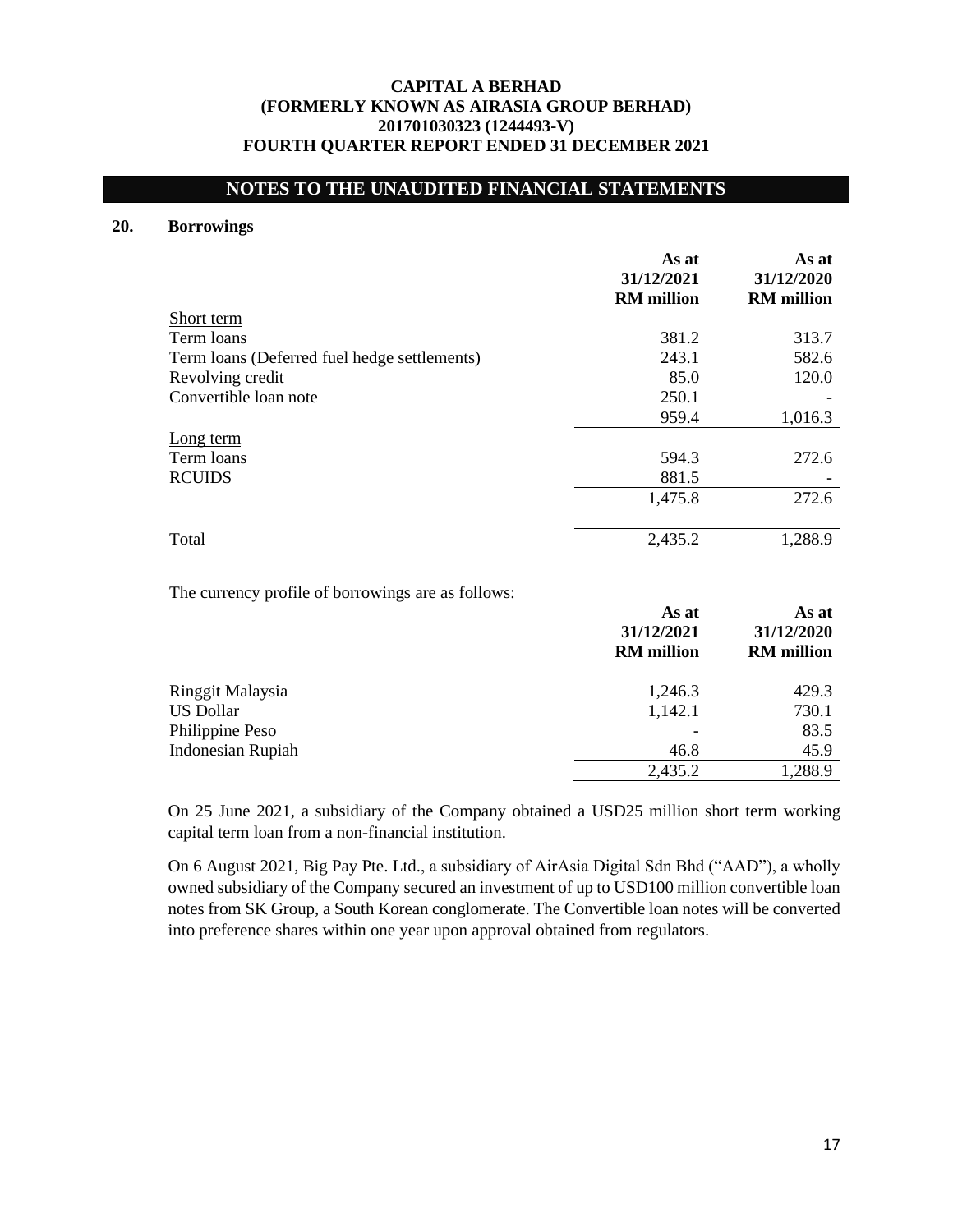## **NOTES TO THE UNAUDITED FINANCIAL STATEMENTS**

## **20. Borrowings (Cont'd.)**

In October 2021, the Company received approval from Danajamin Nasional Berhad ("Danajamin") for a club facility that will be disbursed by Malaysian financial institutions of up to RM300 million, which is under the Danajamin Prihatin Guarantee Scheme. The club facility is available for drawdown once the conditions precedent imposed by Danajamin are fulfilled by the Company

On 28 October 2021, Asia Aviation Capital Limited, a wholly owned subsidiary of AirAsia Berhad ("AAB"), which in turn is a wholly owned subsidiary of the Company secured a term loan from a non-financial institution for an amount of USD150 million of which USD100 million has been drawn down to date.

On 31 December 2021, the Company completed the RCUIDS exercise as disclosed in Note 23.

#### **21. Lease liabilities**

The lease liabilities amounting to RM14.3 billion includes deferred aircraft leases of approximately RM2.4 billion. The lease liabilities are supported by ROU assets of RM9.4 billion (net of impairment) and finance lease receivables of RM0.7 billion (net of impairment).

As at 31 December 2021, documentation for restructuring had been completed for a total of 81 aircraft. The restructuring of the leases resulted in the lease liabilities being recomputed using the new lease terms and reduced lease rates. The amounts waived was approximately RM1,011.0 million for financial year ended 31 December 2021.

## **22. Derivative financial instruments**

(a) Forward Foreign Exchange Contracts

As at 31 December 2021, there is no outstanding amount for forward foreign exchange contracts.

(b) Interest Rate Hedging.

As at 31 December 2021, the Group has six (6) interest rate swaps with an outstanding amount of US\$170.0 million. These interest rate swaps are entered with one (1) counterparty and will mature between 2028 and 2029.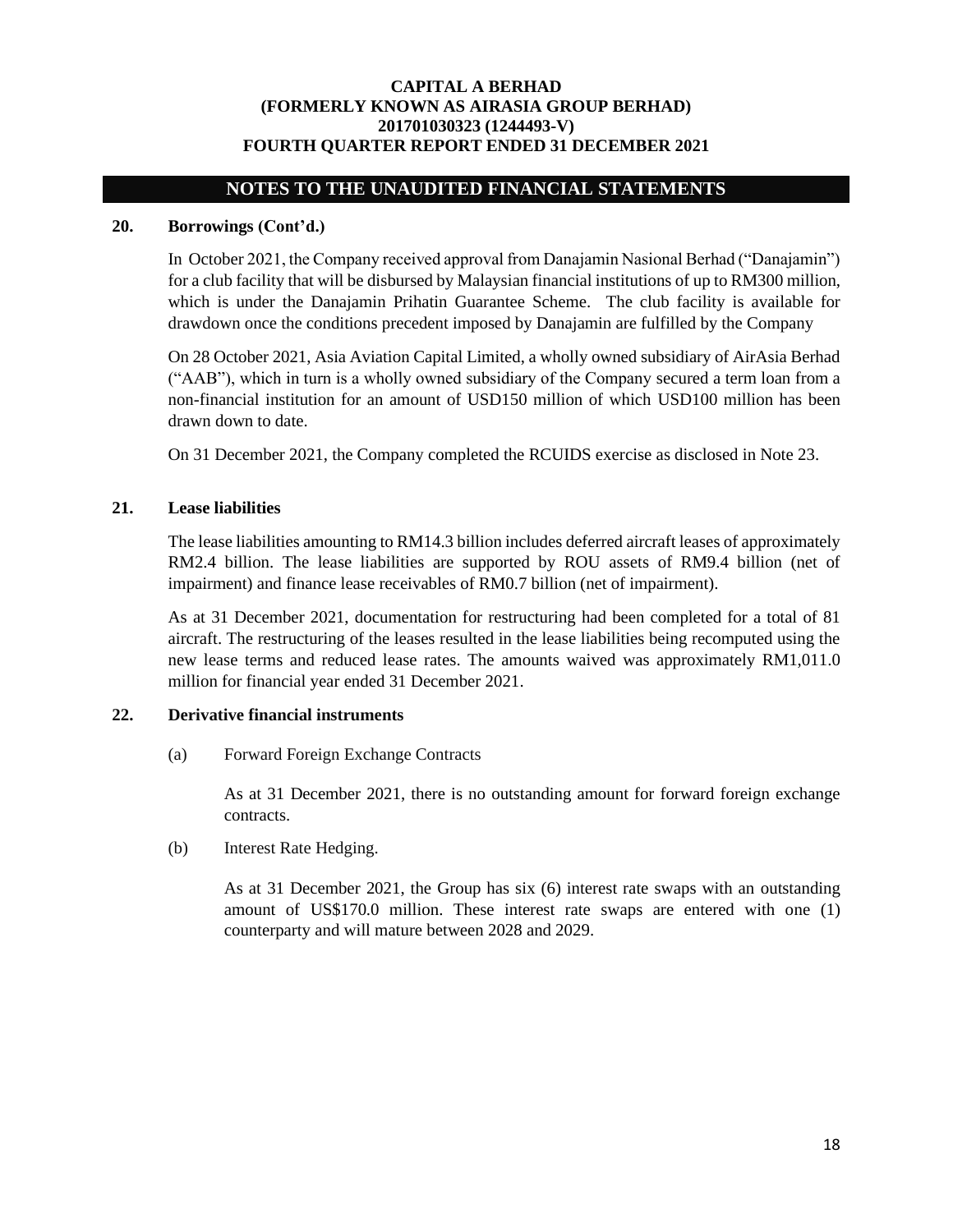## **NOTES TO THE UNAUDITED FINANCIAL STATEMENTS**

## **22. Derivative financial instruments (Cont'd.)**

(c) Fuel Hedging

As at 31 December 2021, there is no outstanding fuel derivative contracts.

| <b>Type of Derivatives</b> | <b>Notional Value</b><br>As at 31/12/2021 | <b>Fair value</b><br>31/12/2021                  |  |
|----------------------------|-------------------------------------------|--------------------------------------------------|--|
| Interest rate contracts    | <b>RM</b> million                         | <b>Assets/(Liabilities)</b><br><b>RM</b> million |  |
| - More than 3 years        | 710.4                                     | (32.8)                                           |  |

The related accounting policies, cash requirements of the derivatives, risks associated with the derivatives and policies to mitigate those risks are unchanged since the last financial year.

(d) Early redemption option

The RCUIDS issued by the Company as disclosed in Note 23 below allows for an option of refinancing the debt at a price of 105% of the principal which will provide future savings to the Company.

#### **23. Status of corporate proposals announced**

#### **Private Placement**

On 21 January 2021, the Company announced that it proposed to undertake a private placement of up to 20% of the total number of issued shares of the Company or 668,394,816 shares ("Placement Shares") ("Proposed Private Placement"). The Proposed Private Placement will be undertaken in accordance with the general mandate pursuant to Sections 75 and 76 of the Companies Act 2016 and the "Additional Temporary Relief Measures to Listed Issuers" announced by Bursa Malaysia Securities Berhad ("Bursa") on 16 April 2020 which increased the prescribed limit under Paragraph 6.03 of the Main Market Listing Requirements from 10% to 20%. The Company had obtained approval from its shareholders for the 20% General Mandate at its Annual General Meeting held on 28 September 2020.

The Placement Shares will rank equally in all aspects with the existing Company shares in issue. The actual amount of proceeds to be raised from the Proposed Private Placement will depend on the actual number of Placement Shares issued and the issue price of the Placement Shares.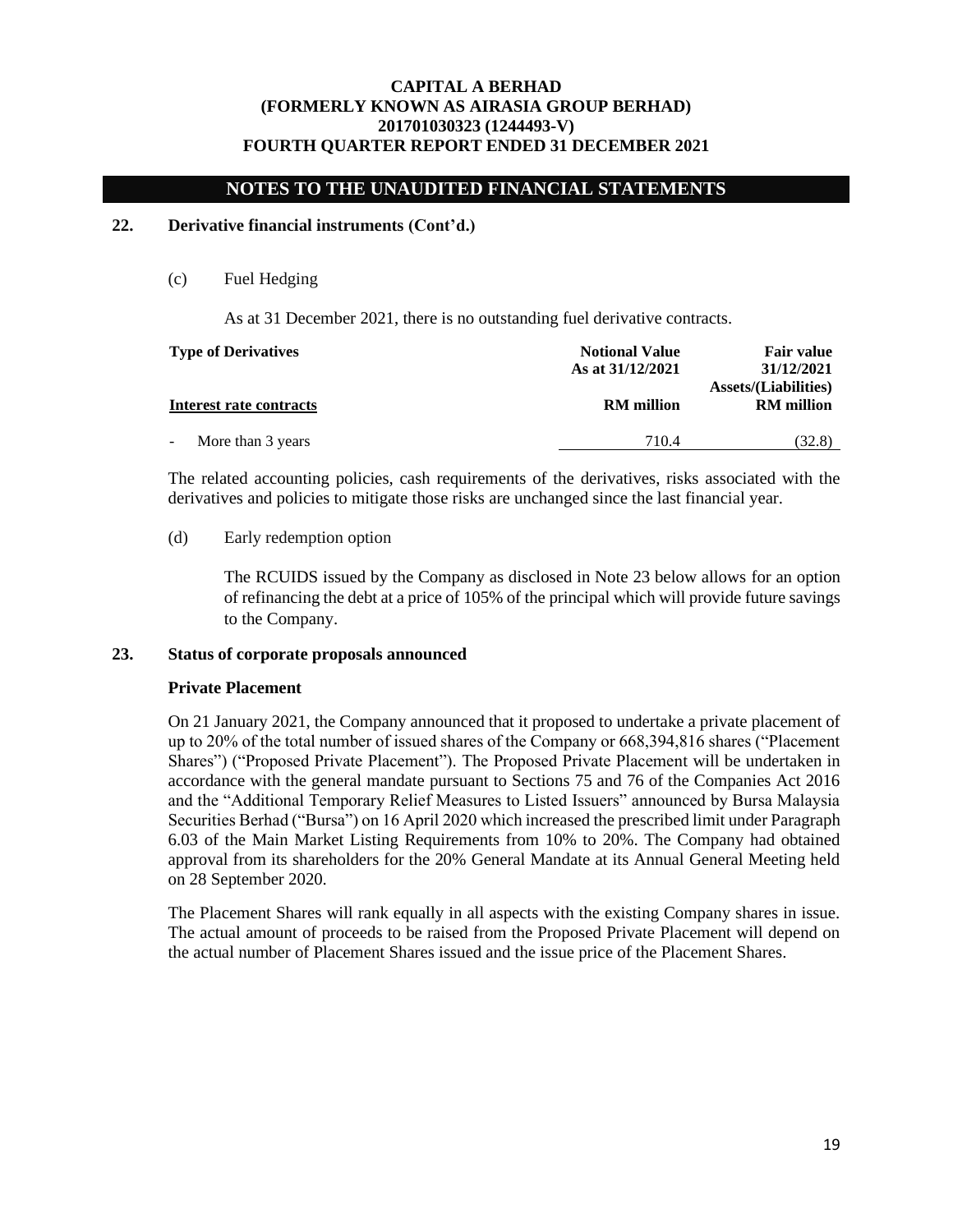## **NOTES TO THE UNAUDITED FINANCIAL STATEMENTS**

### **23. Status of corporate proposals announced (Cont'd.)**

#### **Private Placement (cont'd.)**

The proposed utilisation of the proceeds (on an estimated amount raised of RM454.5 million are as follows:

| <b>Utilisation of Proceeds</b>                                                                                              | Expected<br>timeframe | Proposed<br>Utilisation<br>(RM <sub>m</sub> ) | Actual<br>Raised | Actual<br>Utilisation<br>(RM <sub>m</sub> ) |
|-----------------------------------------------------------------------------------------------------------------------------|-----------------------|-----------------------------------------------|------------------|---------------------------------------------|
| <b>Fuel Hedging Settlement</b>                                                                                              | $6 - 12$ months       | 146.6                                         | 108.6            | 108.6                                       |
| Aircraft lease and maintenance                                                                                              | 3 months              | 95.2                                          | 70.5             | 70.5                                        |
| AirAsia Digital Sdn Bhd business<br>units development cost, product and<br>market expansion costs and<br>marketing expenses | Within 12<br>months   | 77.0                                          | 57.0             | 57.0                                        |
| General working capital expenses                                                                                            | Within 6<br>months    | 135.5                                         | 100.4            | 100.4                                       |
| Estimated expenses for the Proposed<br>Private Placement                                                                    | Immediate             | 0.2                                           | 0.2              | 0.2                                         |
|                                                                                                                             |                       | 454.5                                         | 336.5            | 336.5                                       |

The above Proposed Private Placement was approved by Bursa on 3 February 2021. On 10 February 2021, the Company announced that the first tranche of placement shares of 369,846,852 was price fixed at RM0.675 per share which was completed on 19 February 2021. On 9thMarch 2021, the Company announced that the second tranche of placement shares of 100,367,362 was price fixed at RM0.865 per share which was completed on 17 March 2021. The Company has decided that it will not pursue any further private placement.

### **Renounceable Rights Issue of Redeemable Convertible Unsecured Islamic Debt Securities ("RCUIDS")**

On 12 July 2021, the Company announced that it proposed to undertake a renounceable rights issue of up to RM1,024,058,370 in nominal value of a 7 year RCUIDS of RM0.75 on the basis of 2 RCUIDS with 1 free detachable warrant for every 6 ordinary shares in the Company. Based on the nominal value of the RCUIDS of RM0.75 each, the Proposed Rights Issue will result in the issuance of up to 1,365,411,160 RCUIDS together with up to 682,705,580 new warrants.

The above proposal was approved by shareholders at an Extraordinary General Meeting held on 11 November 2021.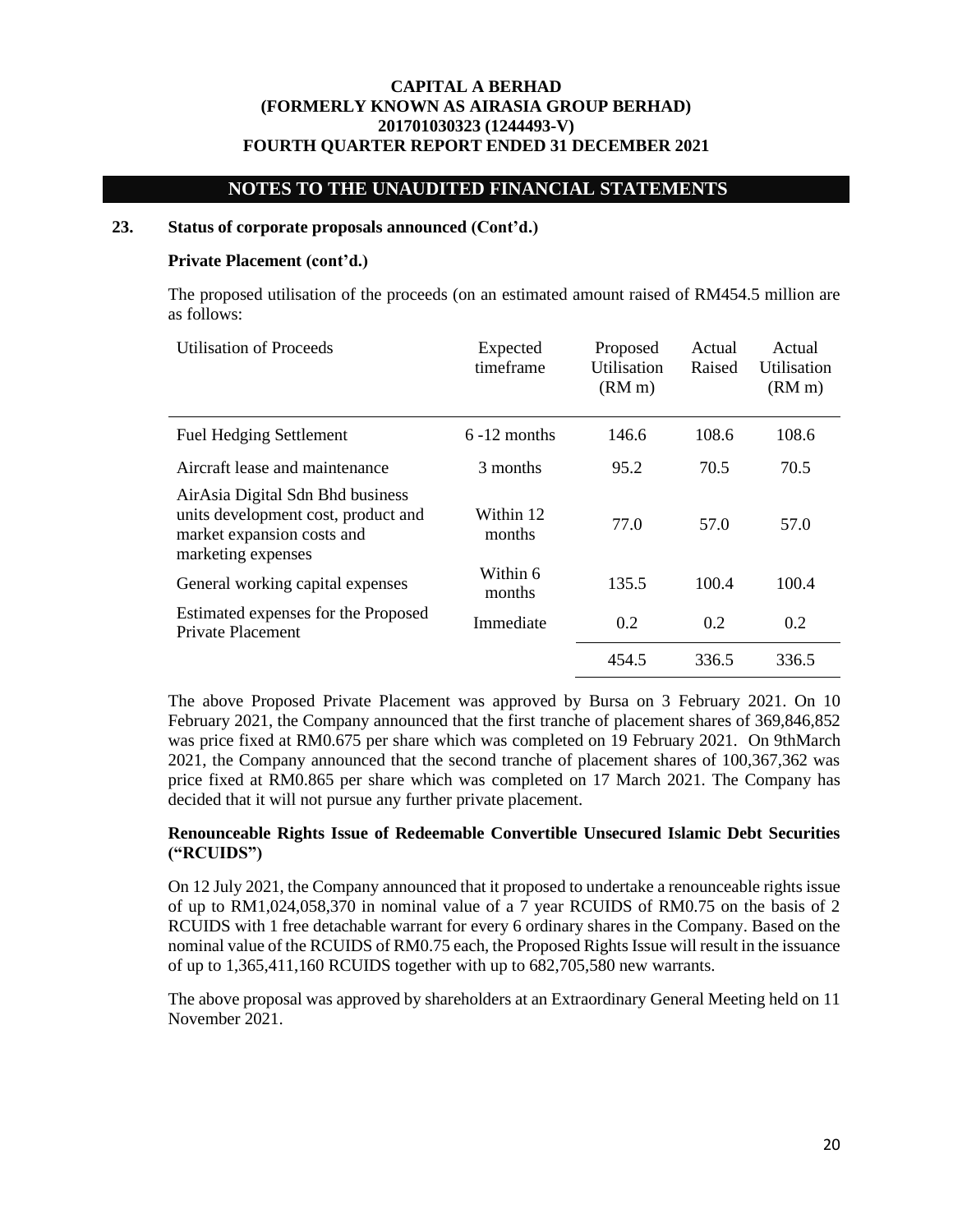# **NOTES TO THE UNAUDITED FINANCIAL STATEMENTS**

#### **23. Status of corporate proposals announced (Cont'd)**

The proposed utilisation of the proceeds received of RM974.5 million are as follows:

| Utilisation of Proceeds                   | Expected<br>timeframe | Proposed<br>Utilisation<br>RM <sub>m</sub> | Actual<br>Utilisation<br>RM <sub>m</sub> | Unutilised<br>Amounts<br>RM <sub>m</sub> |
|-------------------------------------------|-----------------------|--------------------------------------------|------------------------------------------|------------------------------------------|
| <b>Fuel Hedging Settlement</b>            | 5 months              | 226.7                                      | 114.3                                    | 112.4                                    |
| Aircraft lease and<br>maintenance         | Within 12 months      | 202.8                                      | 202.8                                    |                                          |
| AirAsia Digital Sdn Bhd<br>business units | Within 12 months      | 73.7                                       | 60.0                                     | 13.7                                     |
| General working capital<br>expenses       | Within 12 months      | 451.0                                      | 140.0                                    | 311.0                                    |
| <b>Estimated expenses</b>                 | Within 3 months       | 20.3                                       | 20.3                                     |                                          |
|                                           |                       | 974.5                                      | 537.4                                    | 437.1                                    |

#### **24. Contingent assets**

As at the date of this report, the Group does not have any contingent assets.

## **25. Changes in contingent liabilities since the last annual balance sheet date**

There were no material changes in contingent liabilities since the audited financial statements of the Group for the financial year ended 31 December 2020.

### **26. Capital commitments outstanding not provided for in the interim financial report**

Capital commitments for property, plant and equipment:

| As at<br>31/12/2021<br><b>RM</b> million | As at<br>31/12/2020<br><b>RM</b> million |
|------------------------------------------|------------------------------------------|
| 97,123.8                                 | 124,855.1                                |
|                                          |                                          |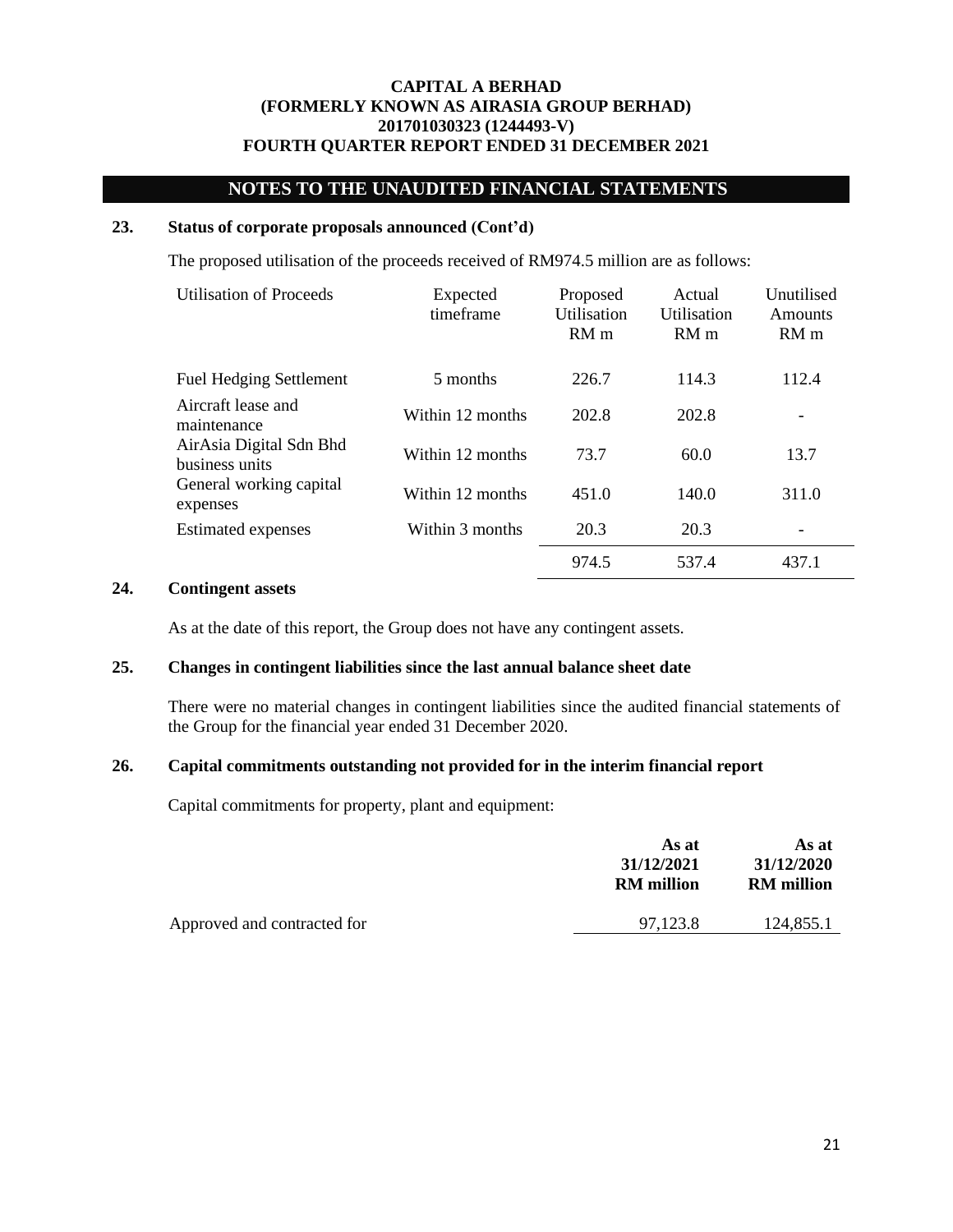# **NOTES TO THE UNAUDITED FINANCIAL STATEMENTS**

# **27. Material related party transactions**

Significant related party transactions which were entered into on agreed terms and conditions for the quarter ended 31 December 2021 are set out below:

|    |                                                 | <b>Quarter ended</b><br>31/12/2021<br><b>RM</b> million | <b>Quarter ended</b><br>31/12/2020<br><b>RM</b> million |
|----|-------------------------------------------------|---------------------------------------------------------|---------------------------------------------------------|
| 1. | Transaction of the Group with associates of a   |                                                         |                                                         |
|    | subsidiary                                      |                                                         |                                                         |
|    | Purchase of cargo transportation capacity<br>a. |                                                         |                                                         |
|    | Thai AirAsia                                    | 0.1                                                     | 0.7                                                     |
|    | b. Commission charged                           |                                                         |                                                         |
|    | - Thai AirAsia                                  | 7.2                                                     |                                                         |
|    | Management fees<br>$c_{\cdot}$                  |                                                         |                                                         |
|    | Thai AirAsia                                    | 6.2                                                     | 0.3                                                     |
| 2. | Transaction of the Group with company with      |                                                         |                                                         |
|    | common directors and shareholders               |                                                         |                                                         |
|    | a. Purchase of cargo transportation capacity    |                                                         |                                                         |
|    | AirAsia X                                       | 83.4                                                    | 21.8                                                    |
|    | Thai AirAsia X                                  | 8.4                                                     | 0.1                                                     |
|    | b. Management fees                              |                                                         |                                                         |
|    | AirAsia X                                       | 0.3                                                     | 0.1                                                     |
|    | Thai AirAsia X                                  |                                                         | 0.1                                                     |
|    |                                                 |                                                         |                                                         |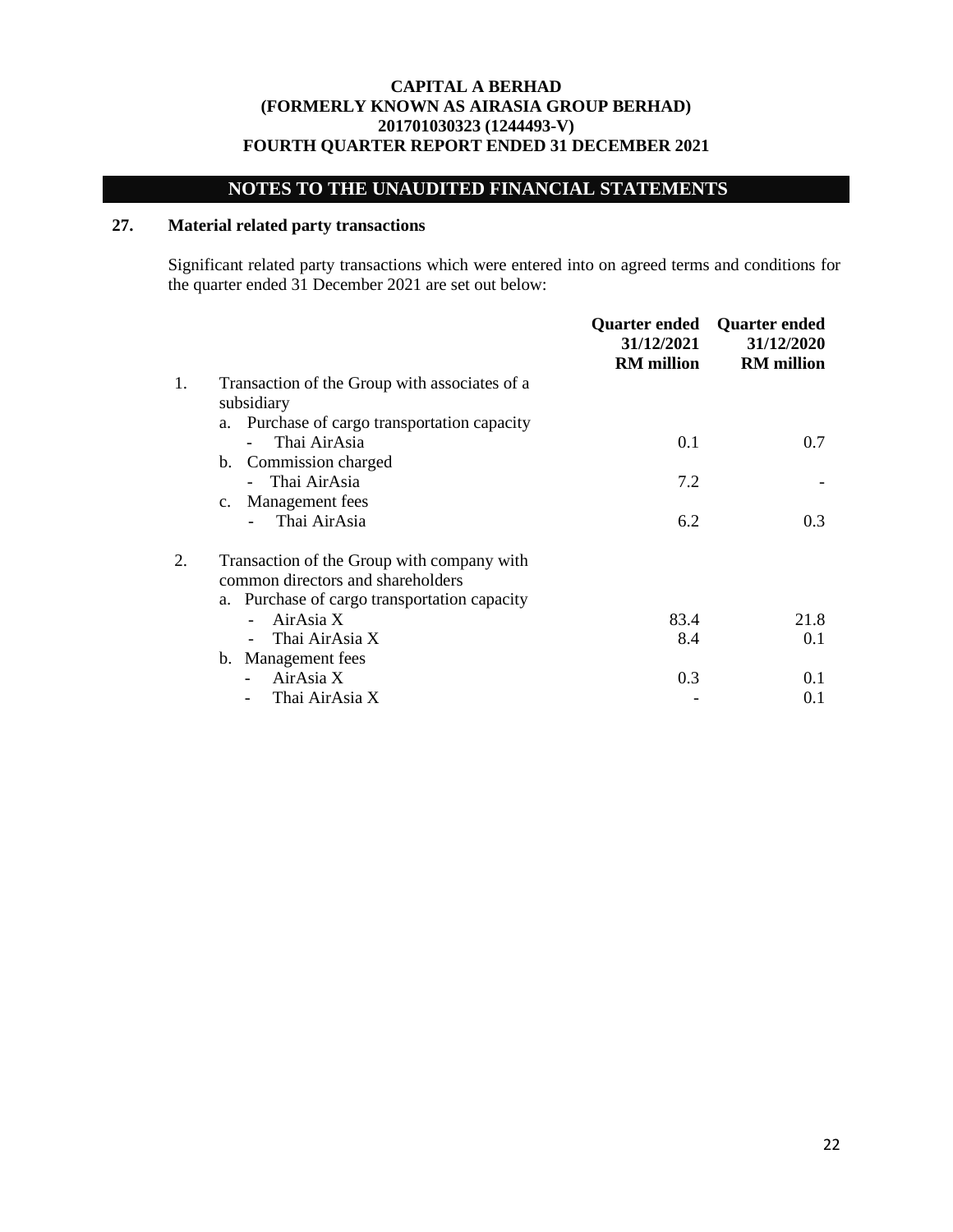## **NOTES TO THE UNAUDITED FINANCIAL STATEMENTS**

#### **28. Review of Group Performance**

### *Consolidated Group Performance*

The impact of the Covid-19 pandemic continues to affect the Group's operations adversely. While international borders remained closed, the Group focused on providing domestic operations in our operating countries while growing our digital businesses.

The Group reported a revenue of RM717.2 million in 4Q21, which more than doubled that in 4Q20, as travel restriction eases and the introduction of quarantine free travel lanes. 64% of the Group's revenue was attributed to the aviation segment while 36% of revenue was derived from its digital businesses. 19% of revenue was contributed by Teleport for 4Q21 as compared to 10% in 4Q20.

The Group reported a FYE 2021 revenue of RM1,732.3 million with Teleport contributing to 31% of the Group's revenue. Superapp and BigPay saw steady growth in their revenues as it launched more products and invested into technology and talent to scale up business.

The Group reported a narrower net loss for 4Q21 of RM1,008.3 million as compared to RM2,682.3 million in 4Q20. The comparative quarter recorded one off impairment, write off and fuel hedging losses totaling RM1,874.0 million. On a year to date basis, net loss for 2021 has reduced significantly to RM3,814.4 million as compared to the 2020 loss of RM5,887.9 million.

### **Cashflow commentary for current quarter against corresponding quarter**

| <b>Net Cash Flow</b>                   | <b>Year ended</b><br>31/12/2021<br><b>RM</b> million | <b>Year ended</b><br>31/12/2020<br><b>RM</b> million |
|----------------------------------------|------------------------------------------------------|------------------------------------------------------|
| Cash from/ $(to)$ Operating activities | (335.2)                                              | (2,168.2)                                            |
| Cash from/(to) Investing activities    | (205.5)                                              | 460.9                                                |
| Cash from/(to) Financing activities    | 1,266.6                                              | (412.5)                                              |
| Net cashflow for the Period            | 725.8                                                | (2,199.8)                                            |

The Group reported a positive net cashflow for FYE 2021. Cash outflow to operating activitiesfor the year was greatly reduced through cost containment exercises. Cashflow from investing activities include the additional investment into AAV, utilizing the proceeds from disposal of TAA and the repayment of intercompany balances from TAA. The cash inflow from financing activities for the current period includes proceeds of placement shares issued, borrowings received as indicated in Note 20 and RCUIDS proceeds, net off payment for deferred fuel hedge settlements from year 2020 and payment of debt and aircraft leases.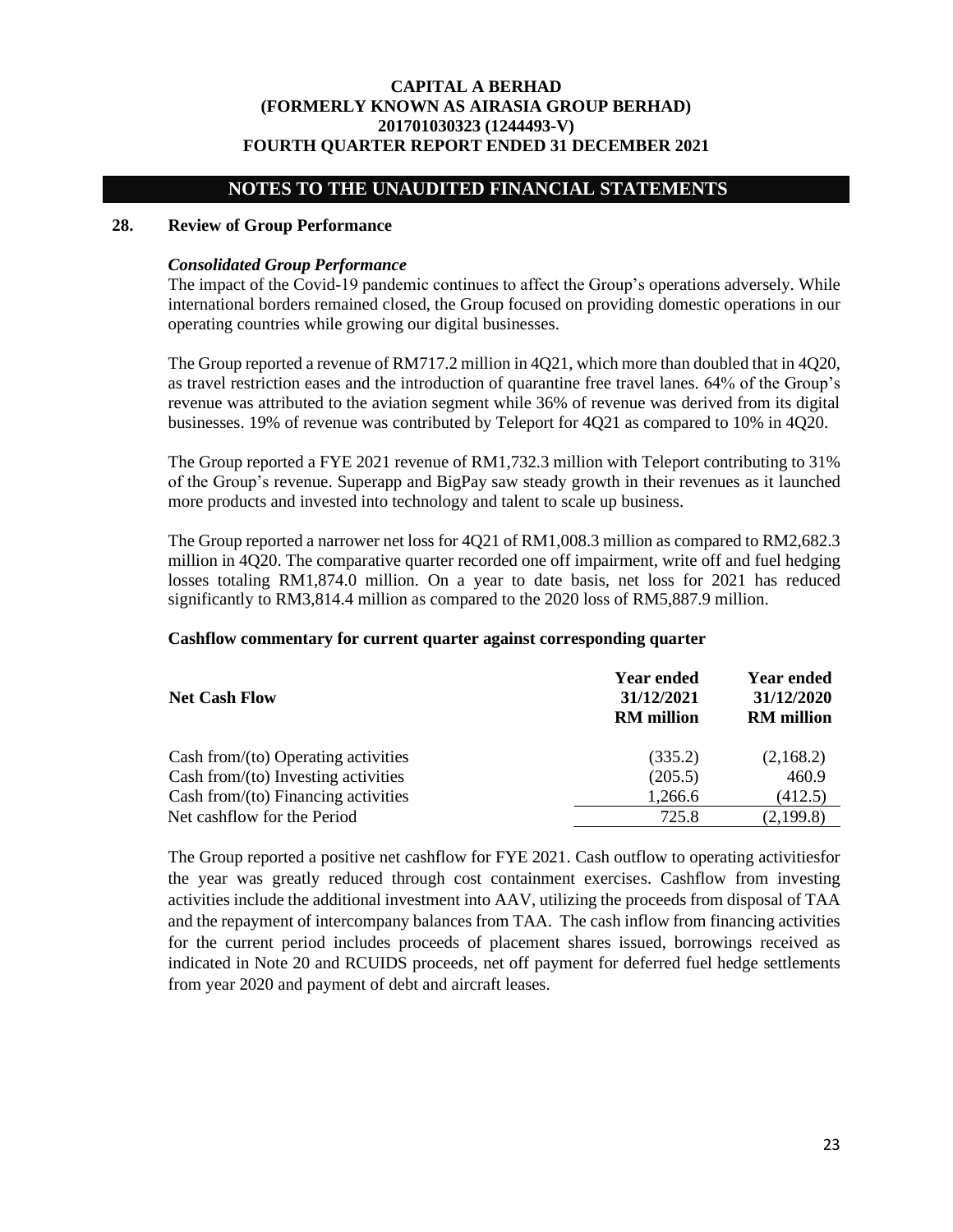## **NOTES TO THE UNAUDITED FINANCIAL STATEMENTS**

#### **28. Review of Group Performance (cont'd.)**

#### **(a) Aviation**

#### **Performance indicators**

|                                    | Oct to Dec<br>2021 | Oct to Dec<br>2020 | Change % | <b>YTD</b><br>2021 | <b>YTD</b><br>2020 | Change % |
|------------------------------------|--------------------|--------------------|----------|--------------------|--------------------|----------|
| Passengers Carried                 | 2,724,679          | 1,342,171          | 103%     | 4,812,364          | 13,308,895         | $-64%$   |
| Capacity                           | 3,393,618          | 1,999,180          | 70%      | 6,500,182          | 17,940,200         | $-64%$   |
| Seat Load Factor                   | 80%                | 67%                | 13       | 74%                | 74%                | 0        |
| RPK (million)                      | 2,195              | 1,051              | 109%     | 4,149              | 14,267             | $-71%$   |
| ASK (million)                      | 2,786              | 1,621              | 72%      | 5,723              | 19,118             | $-70%$   |
| Average Fare (RM)                  | 141                | 129                | 10%      | 160                | 175                | $-9%$    |
| Unit Passenger Revenue (RM)        | 173                | 172                | 1%       | 196                | 215                | $-9%$    |
| Revenue / ASK (sen)                | 16.91              | 14.20              | 19%      | 16.67              | 15.06              | 11%      |
| Revenue / ASK (US cents)           | 4.08               | 3.42               | 19%      | 4.00               | 3.61               | 11%      |
| Cost / ASK (sen)                   | 43.86              | 80.00              | -45%     | 68.64              | 35.24              | 95%      |
| Cost / ASK (US cents)              | 10.57              | 19.27              | -45%     | 16.45              | 8.45               | 95%      |
| Cost / ASK-ex Fuel (sen)           | 37.00              | 60.96              | $-39%$   | 61.70              | 24.96              | 147%     |
| Cost / ASK-ex Fuel (US cents)      | 8.92               | 14.69              | $-39%$   | 14.79              | 5.98               | 147%     |
| Aircraft (end of period)           | 157                | 148                | 9        | 157                | 148                | 9        |
| Average Stage Length (km)          | 825                | 842                | $-2%$    | 882                | 1,001              | $-12%$   |
| Number of Flights                  | 18,324             | 10,942             | 67%      | 35,350             | 98,249             | $-64%$   |
| Fuel Consumed (Barrels)            | 483,867            | 284,513            | 70%      | 990,225            | 3,198,665          | $-69%$   |
| Average Fuel Price (US\$ / Barrel) | 95                 | 58                 | 63%      | 89                 | 117                | $-24%$   |

Prior year US cent and dollar are restated at current average exchange rate during the quarter for ease of reference

The Aviation Group recorded the highest quarterly load factor of 80% since the beginning of the pandemic. ASK grew by 72% YoY, contributed by strong demand from the introduction of quarantine free travel bubble and easing of travel restrictions.

In FYE 2021, the load factor for the Aviation Group remained healthy at 74% with strategies implemented to manage the multiple disruptive lockdowns imposed by respective governments. The improved monthly performance of passengers carried and additional capacity across the group indicate a V-shaped resumption trend in air travel demand throughout 2021.

AirAsia Malaysia passengers carried and capacity increased by 164% and 139% respectively as compared to the same quarter in the previous year, on the back of rising demand after the reopening of state borders announced by the Government of Malaysia. Load factor increased by 7ppts YoY and 19ppts QoQ to 80% in conjunction with the year-end festive season and increased frequencies on high demand routes including between Kuala Lumpur and Langkawi, followed by the Kuala Lumpur to Kota Kinabalu route in November and December 2021. AirAsia Malaysia ended the year with a high load factor of 76%.

AirAsia Indonesia posted a high load factor of 81% in the 4Q21, which grew 22ppts YoY driven by increased frequency of flights in line with growing demand, particularly in December 2021. For the YTD 2021, the load factor was 64%.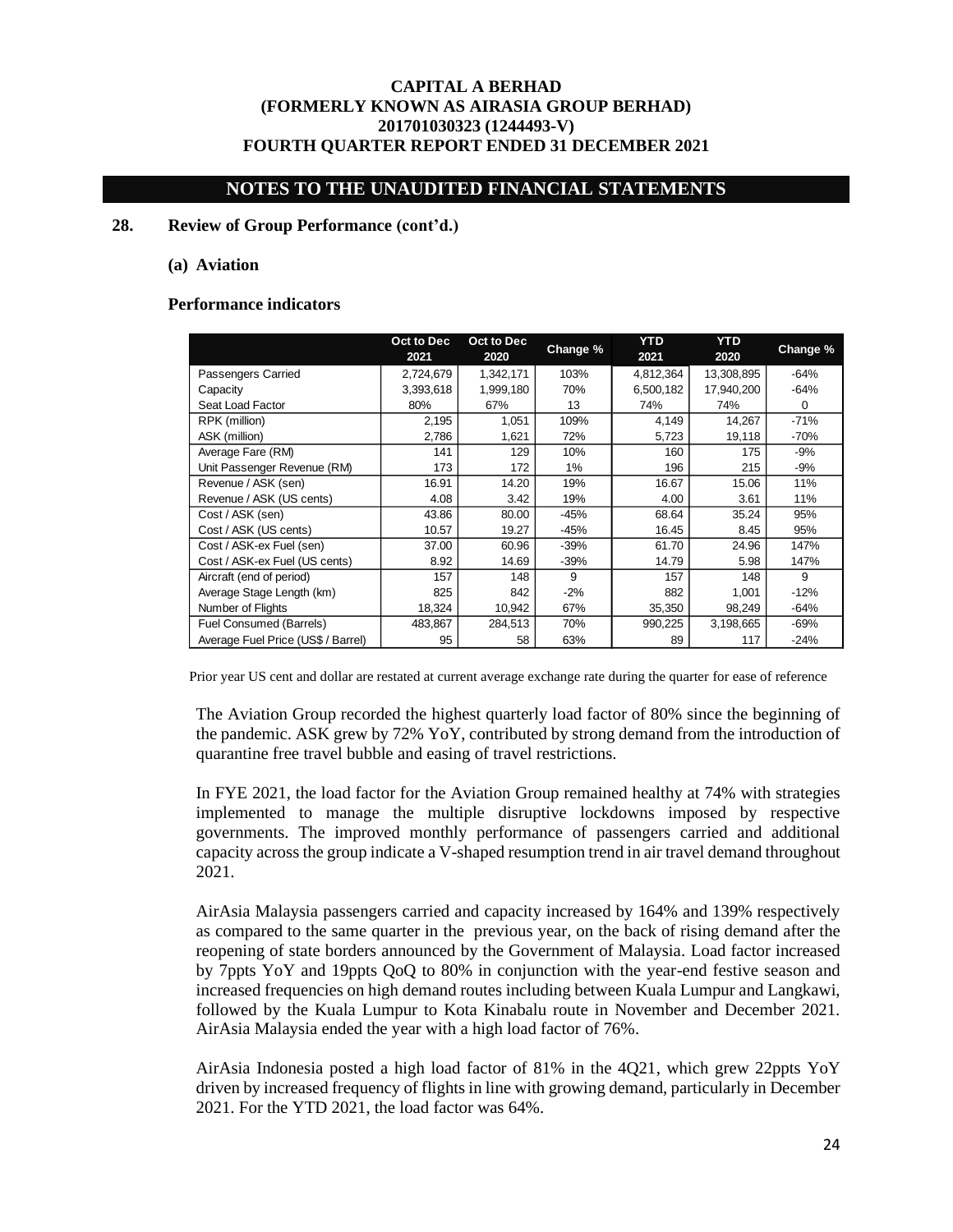## **NOTES TO THE UNAUDITED FINANCIAL STATEMENTS**

### **28. Review of Group Performance (cont'd.)**

#### **(a) Aviation**

AirAsia Philippines continue to outperform with load factor achieving 85% for the 4Q21 as a result of strong pent up demand in a number of core destinations including Cebu, Cagayan de Oro, Boracay, and Tacloban. It posted a healthy YTD 2021 load factor of 80%.

The Aviation Group reported a revenue of RM462.6 million for 4Q21, up 108% YoY, as easing of travel restrictions is seen in various countries coupled with pent up demand that resulted in achieving the highest load factor since the start of the pandemic. Revenue for YTD 2021 is RM996.7 million as compared to a RM2,845.7 million in YTD 2020 as the airlines were in restricted travelling and borders since the pandemic in March 2020.

Through strict cost control and capacity management, the Aviation Group reported a negative EBITDA of RM789.3 million for YTD 2021 as compared to a negative EBITDA of RM3,417.4 million for YTD 2020. Excluding the one offs in YTD 2020, the Aviation Group would have reported a negative EBITDA of RM1,543.4 million.

## **(b) Digital**

|                    |               | <b>Quarter ended 31/12/2021</b> |                         |                |               | <b>Quarter ended 31/12/2020</b> |                         |               |  |
|--------------------|---------------|---------------------------------|-------------------------|----------------|---------------|---------------------------------|-------------------------|---------------|--|
|                    | Teleport      | <b>Air Asia</b><br>Super App    | <b>Big Pay</b><br>Group | <b>Others</b>  | Teleport      | AirAsia<br>Super App            | <b>Big Pay</b><br>Group | <b>Others</b> |  |
|                    | <b>RM'000</b> | <b>RM'000</b>                   | <b>RM'000</b>           | <b>RM'000</b>  | <b>RM'000</b> | <b>RM'000</b>                   | <b>RM'000</b>           | <b>RM'000</b> |  |
| Revenue            | 139.261       | 94.975                          | 5.694                   | 14.674         | 37.240        | 62,815                          | 4.431                   | 1,538         |  |
| Operating expenses | (148,663)     | (72, 833)                       | (52, 280)               | (15, 819)      | (34, 656)     | (29.817)                        | (18, 144)               | 10,777        |  |
| Elimination        | 12,591        | (13, 222)                       |                         | $\blacksquare$ | 14,743        | (4, 553)                        |                         |               |  |
| EBITDA             | 3,190         | 8,920                           | (46, 587)               | (1, 144)       | 17,327        | 28.445                          | (13, 713)               | 12,315        |  |

### **(i) Teleport**

Teleport's quarterly revenue was 274% higher YoY which was a direct outcome of the strategic growth of our cargo network, undertaken to compensate the 90% reduction to prepandemic passenger network capacity. EBITDA took a turn and returned to the black in 4Q21 as cargo margins improved significantly during 4Q21 as well as the network was optimised to take advantage of the seasonal upturn in yields.

Delivery segment's volume grew 950% YoY and 90% QoQ to nearly 600,000 deliveries in 4Q21. Unit economics also improved QoQ as we increased the proportion of deliveries utilising air cargo from 40% to 60%. Growth in high margin deliveries is expected to continue in 2022 as we add new international lanes and delivery hubs.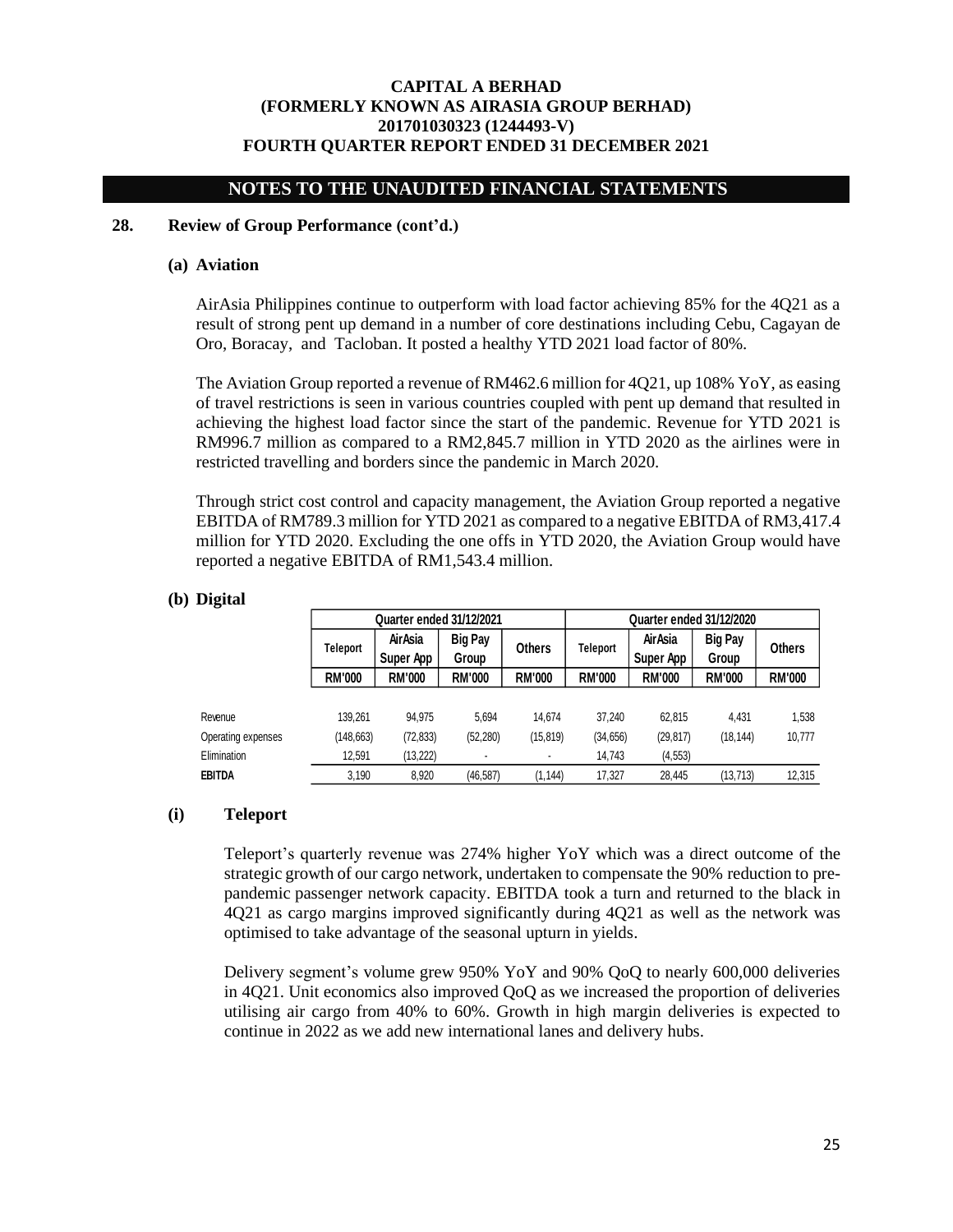## **NOTES TO THE UNAUDITED FINANCIAL STATEMENTS**

#### **28. Review of Group Performance (cont'd.)**

#### **(ii) airasia super app**

airasia Super App recorded the highest quarterly revenue of RM95.0 million driven by a resurgence of travel demand, the launch of the Super App OTA platform, increased performance of airasia ride, and breakage income.

airasia Super App reported a positive EBITDA of RM8.9 million in 4Q21 primarily driven by the breakage income from airasia rewards as the operating expenses remained constant quarter to quarter.

YTD revenue grew by 30% from RM 117.0 million to RM 150.2 million mainly contributed by the revenue from the travel vertical due to the lifting of travel restrictions in the region and the recovery of domestic travel. airasia Super App reported a negative EBITDA of RM 136.3 million for the full year, primarily attributed to investment costs to accelerate expansion of our ecosystem and development of technology.

The launch of airasia Super App's OTA platform capitalized on the return of travel demand, leading to a 15x growth in daily bookings. Similarly, hotel bookings on the Super App achieved a 4x growth quarter-on-quarter.

Airasia food also successfully achieved nationwide coverage with the 4Q21 launch in Penang following the acquisition of DeliverEat by Teleport, and in East Malaysia (Miri/Kuching). Airasia Super App subsequently launched airasia xpress, an on-demand parcel delivery service in 8 cities in Malaysia.

Airasia ride continues to make significant gains post-launch, achieving an average of 10- 14% week-on-week growth in completed rides, and achieving a total of more than 350,000 completed rides in Q4.

Average Monthly Active Users (MAU) of the Super App saw an increase across all markets in Q4 due to a surge in travel and an influx of new users from the delivery vertical. In Malaysia, the MAU increase is also contributed by the rapidly growing operation of airasia ride, food and xpress, which has a higher usage frequency.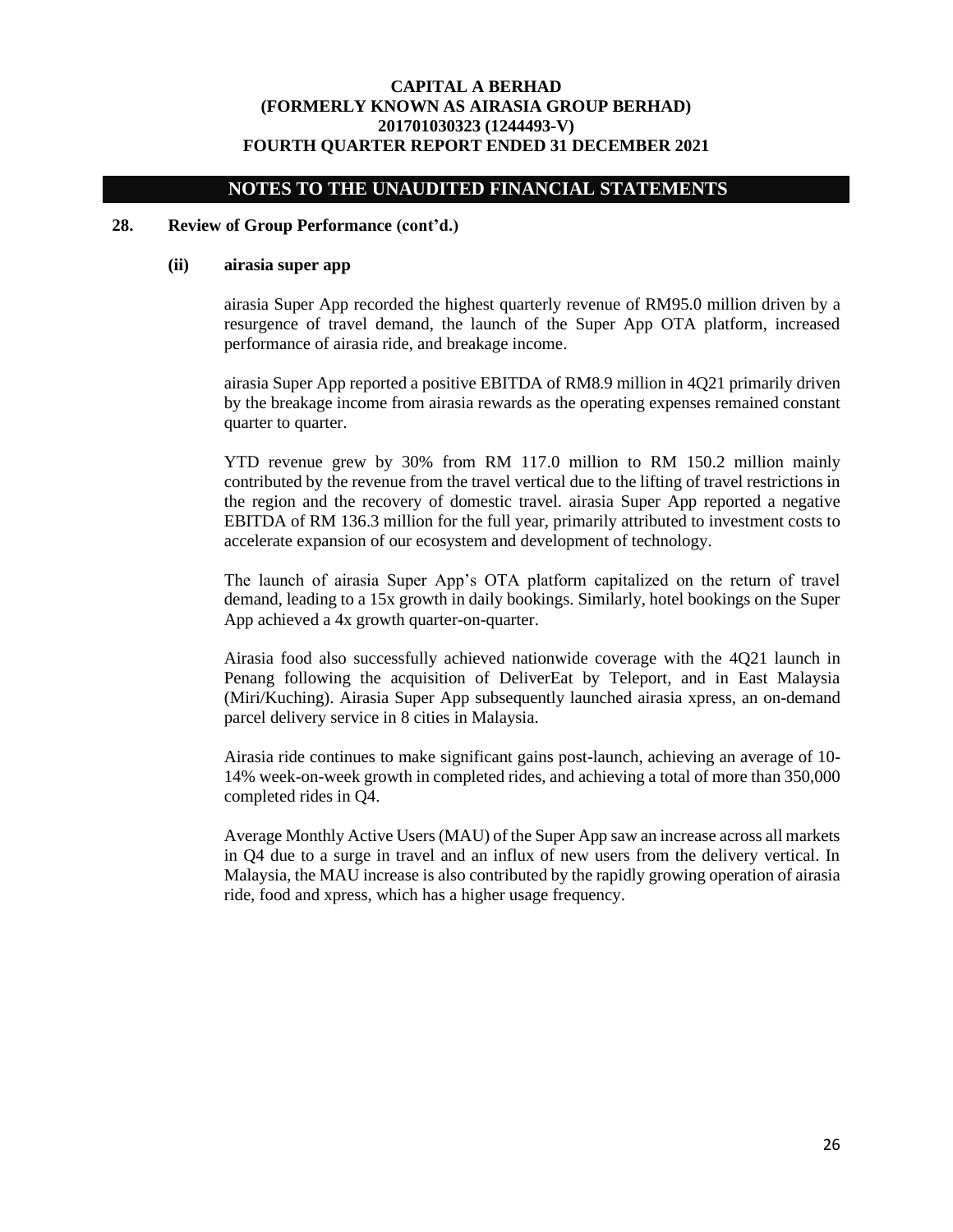## **NOTES TO THE UNAUDITED FINANCIAL STATEMENTS**

#### **28. Review of Group Performance (cont'd.)**

## **(iii) BigPay Group**

BigPay continues to focus on growth with strong market adoption, accelerating user growth momentum since the end of 3Q21. At the end of the year, BigPay's user base increased by 50% compared to last year. The quarter saw the easing of movement control restrictions both domestically and internationally, and the business would be expected to benefit in the coming quarters. BigPay's payments business increased margins as the share of international spend increased, and the international remittance also saw improvements as it optimised higher margin corridors. BigPay continued investing in user acquisition, product development, and market expansion, as it prepares for key launches in early 2022. Despite the existing business improvements, the investments brought a faster increase in operating expenses to ensure business scaling can be tackled at the same time.

### **29. Variation of results against preceding quarter**

The Group recorded narrower a marginally lower net loss of RM1,008.3 million for the quarter under review, against the net loss of RM1,110.3 million in the immediately preceding quarter ended 30 September 2021 primarily due to the opening up of domestic travels in all markets and better margins from Teleport.

#### **30. Profit forecast**

No profit forecast has been issued.

### **31. Commentary on prospects**

The airline industry is gradually moving in the right direction, but slower than our expectations due to a number of extraneous factors including the recent spread of the Omicron variant and certain border control restrictions. Delayed border openings and inconsistent entry requirements for travellers may delay a V shaped tourism recovery in the short term. However, the Group expects that the further easing of travel restrictions alongside reduced quarantine requirements and better testing procedures, will support a strong air travel revival in the coming quarters. The Group welcomes the recent news that the Thai government has resumed its quarantine-free travel scheme from 1st February and is lowering entry requirements from 1st March 2022. The return of the vaccinated travel lane (VTL) between Malaysia and Singapore from 24 January 2022 and the reopening of the Philippines to fully vaccinated international travellers without quarantine is also very pleasing progress in a number of our core markets and we look forward to further reduced entry requirements across all markets in the near future that will encourage the industry return to normalcy as soon as possible.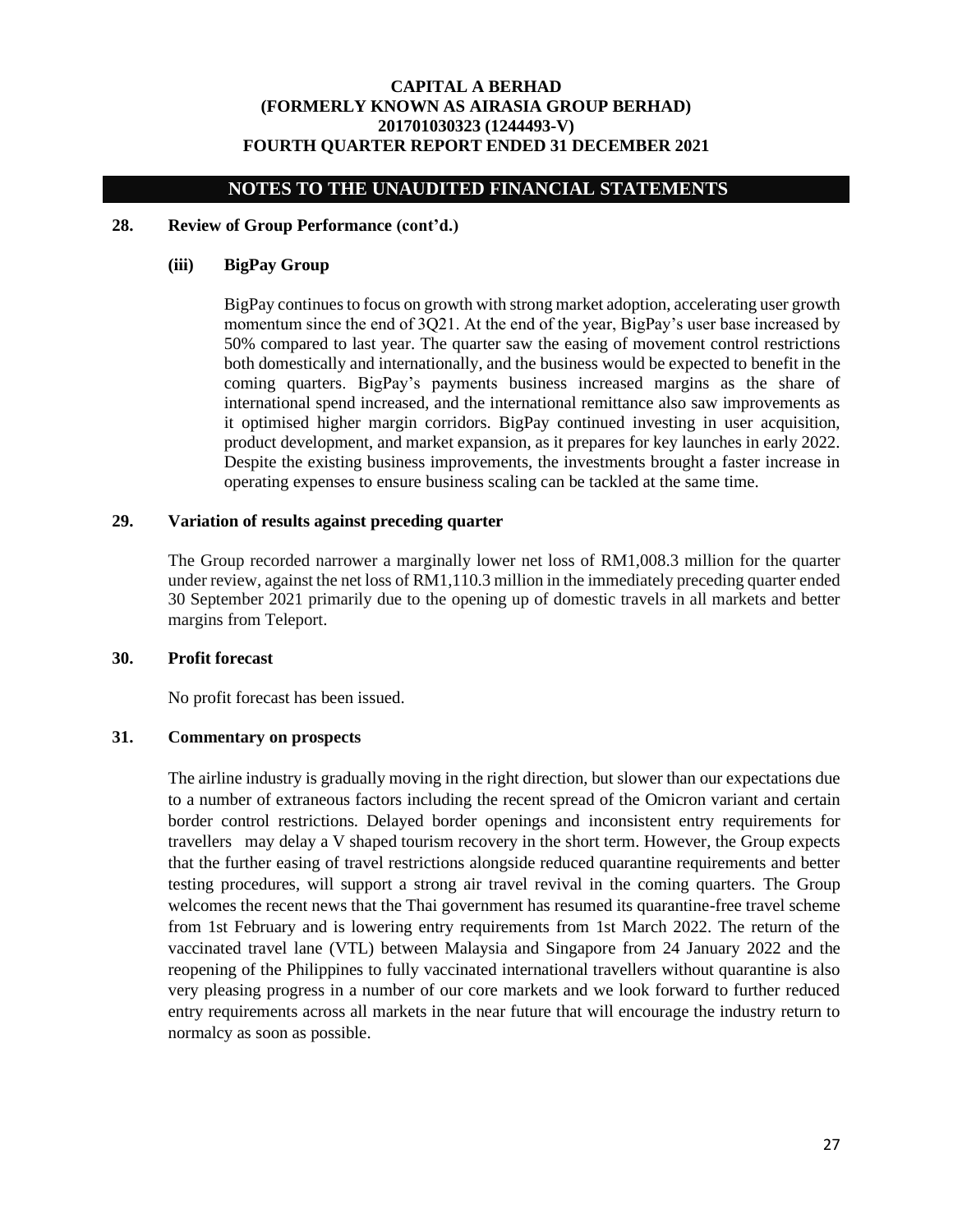## **NOTES TO THE UNAUDITED FINANCIAL STATEMENTS**

### **31. Commentary on prospects (cont'd)**

With leaner and more optimised airline operations, and as more restrictions continue to ease, we expect the current sales momentum and reduced cashburn trend to continue through 2022. With a robust platform for sustainable growth that has been implemented over the past two years, the Group is well positioned to recover fast and to serve the significant pent-up demand for leisure travel throughout the year ahead and beyond.

Other than the aviation segment, we are seeing solid traction across all of our other portfolio companies including our aircraft engineering maintenance business Asia Digital Engineering (ADE) and Teleport, our cargo and last mile logistics venture. Our airasia Super App is the fastest growing in Asean and our fintech division BigPay is on track to truly democratise financial services across the region.

In January 2022, we had sought the approval from our shareholders for the name change of the Company from AirAsia Group to Capital A. This new corporate identity is to better reflect the Group's core businesses and its future undertakings as the rapid digital transformation takes shape. The name change represents an exciting new era as the Group is now much more than just an airline. Capital A is an investment company with a broad portfolio of businesses which all deliver the best value at the lowest cost, supported by strong data built up over two decades. The Group also has one of Asia's leading brands to ride on, a strong people-first culture and an underlying promise of remaining committed to serving the underserved in all that we do. Just like what the airline has done from day one, all of the Group's different lines of business will deliver the same strategy that is underscored by doing what we do best - making travel and everyday lifestyle services affordable, accessible and inclusive to all.

Following strong consumer and investor support for our transformation strategy, the Group sets our sights on further capital raising initiatives for the airasia Super App, Teleport, Aviation Group and ADE which will be announced in due course.

Through various fundraising exercises where the Group has raised more than RM2.5 billion in the last two years, and further fundraising exercises as mentioned above, while continuing our strict cost containment policy, the Board foresees it will not only have sufficient liquidity to sustain the business operations throughout 2022 but also recover fast as the world continues to gradually open up.